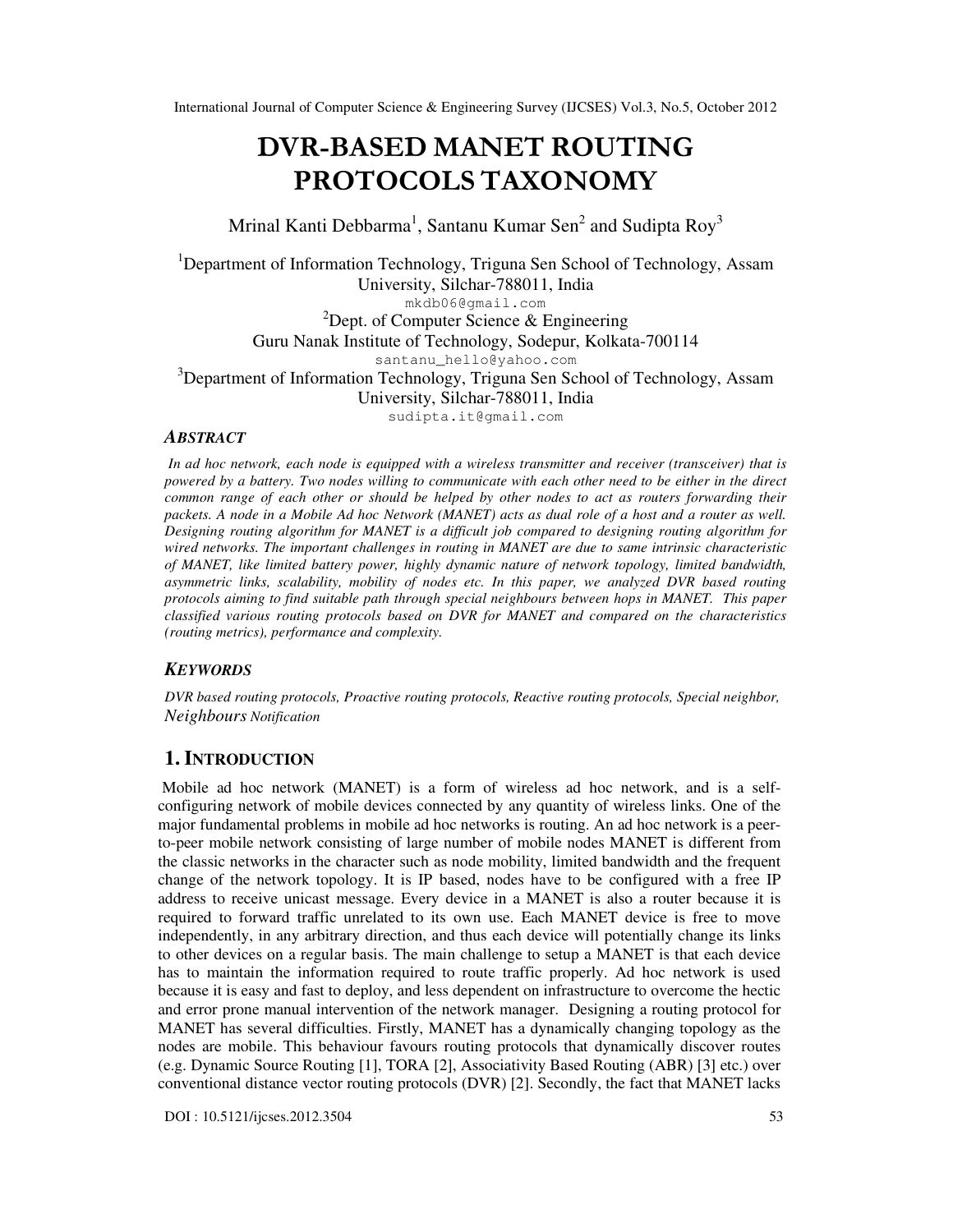any structure and thus makes IP subnetting inefficient. Thirdly, limitation of battery power and power depletion of nodes due to large no of message passed during cluster formation. Links in mobile networks could be asymmetric at times. If a routing protocol relies only on bi-directional links, the size and connectivity of the network may be severely limited; in other words, a protocol that makes use of unidirectional links can significantly reduce network partitions and improve routing performance.

### **1.1 MANET applications and Challenges***:*

The primary application of the MANET is in battle field, disaster recovery, reuse operation, natural calamity, fast traffic information delivery on highways, network extension, local interconnection network, ubiquitous computing, sensor network, urban sensing, vehicular networking, home and enterprise networking, Wireless Local Area Network (WLAN), Private Area Network (PAN), health monitoring, tracking application, monitoring the aquatic environment, localization application, law enforcement, emergency service, educational application, conference/meeting/lectures, wildlife monitoring, intelligent home applications, urban areas, ubiquitous Internet access, delivery of location-wise information/service, entertainment, multiuser games, robotic pets and etc. However, a slight variation, namely wireless sensor networks (WSN) [4], Vehicle Ad hoc Networks (VANET) which are ad hoc in nature, do possess wide applicability in the modern electronics world. Routing in such ad hoc networks possess a vital role in transmission of messages for what they are intended to. Routing is the heart of a network and optimality and reliability are the keen requirements for the success of such a routing protocol.

The important challenges in routing in MANETs are due to same intrinsic characteristic of MANETs, like limited battery power, highly dynamic nature of network topology, limited bandwidth, asymmetric links, scalability, mobility of nodes etc.

Recent challenges for ad hoc wireless networks comprise:

- Multicast [5]
- QoS support
- Power-aware routing [6]
- Location-aided routing [7]

Multicast is appropriate to support cooperative /multiparty wireless communications. The multicast tree is highly dynamic in nature (i.e., its topology is subject to change over time), the multicast routing protocol must be able to handle with mobility, including multicast membership dynamics (e.g., join and leave). In case of QoS, it is insufficient to consider QoS simply at the network level without considering the underlying MAC layer [8]. Again, as nodes are dynamic in nature, the problems associated with the hidden station, and inconsistent link characteristics, supporting end-to-end QoS is a nontrivial issue that involves in-depth analysis and research. In recent years, there is a trend toward an adaptive QoS approach as a substitute of the "plain" resource reservation method with hard QoS guarantees. An additional important factor is the limited power source in handheld nodes, which can seriously forbid packet forwarding in an ad hoc mobile environment. Therefore, routing traffic based on nodes' power metrics is one way to differentiate routes that are more prolonged than others. Finally, as a substitute of using beacon or broadcast search Location-Aided Routing (LAR) uses positioning information to define associated regions at the routing is spatially concerned with. This is comparable to associativity-oriented and restricted broadcast in Associativity Based Routing (ABR).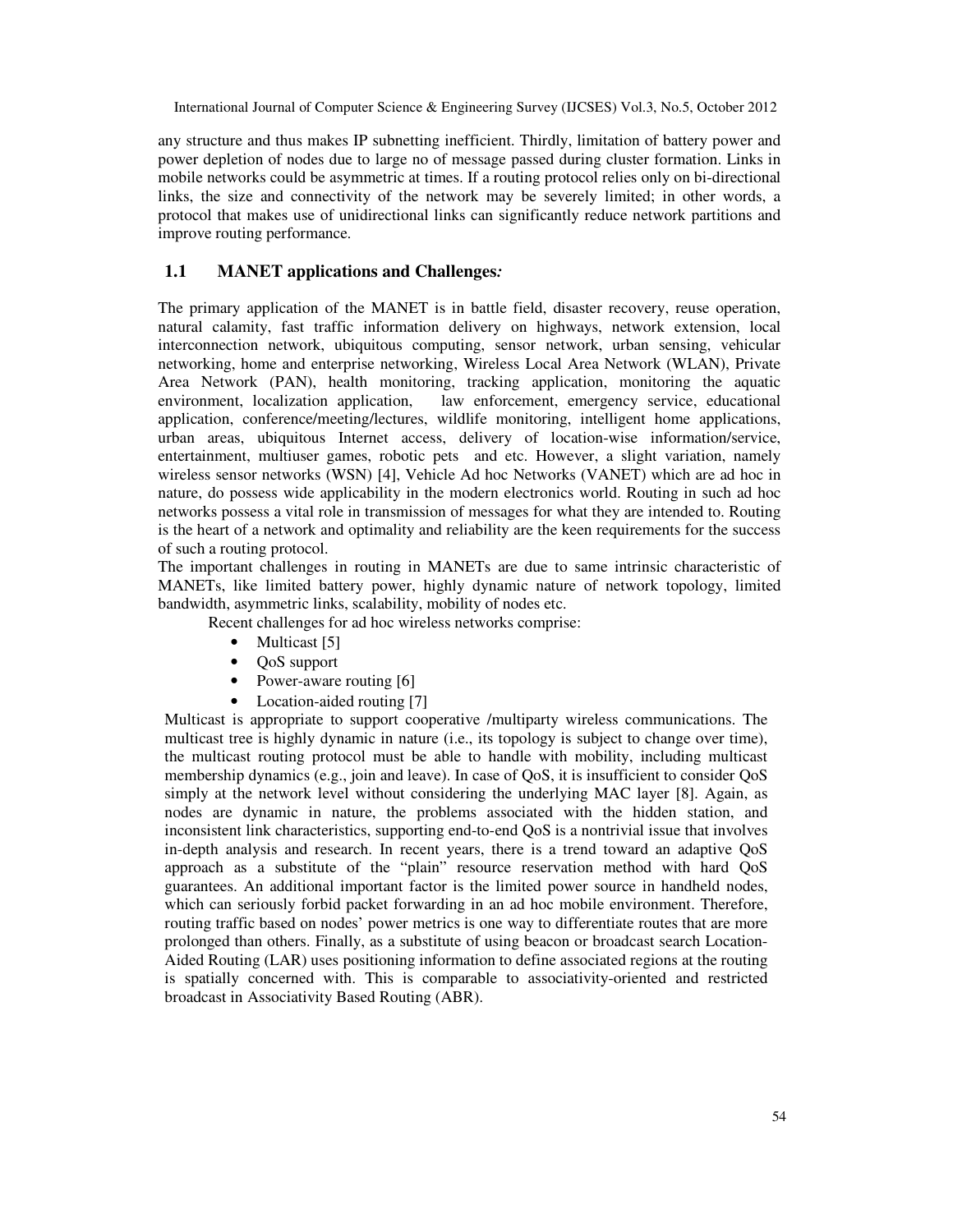# **2. BACKGROUND DETAILS**

The conventional routing protocols, though simple and easier to implement, face some problems in MANETs due to highly dynamic nature of the nodes and limited bandwidth available for communication. Many routing protocols, based on different conventional routing protocols, have been proposed for MANET so far, each one claiming to offer some advantages over the other. But, in general, there are some common desirable properties that any routing protocol for an ad hoc network should possess. These are as follows:

- **Loop free:** Presence of loops in the path from the source to the destination result in to inefficient routing. In the worst-case situation, the packets may keep traversing the loop indefinitely and never reach their destination.
- **Distributed control:** In a centralized routing scheme, one node stores all the topological information and makes all routing decisions; therefore, it is neither robust, nor scalable.
- **Minimal control overhead:** The routing protocols should not unnecessarily transmit the control packet; which reduces the power of the batteries in the nodes, leading to shorten the life of network.
- **Unidirectional link support:** Unidirectional links vary frequently in ad hoc networks creating misunderstandings between the nodes about the reachability between them and leads to packet drops.
- **Localized reaction to topological changes:** Topological changes in one part of the network should lead to minimal changes in routing strategy in other distant parts of the network. This will keep the routing update overheads in check and make the algorithm scalable.
- **Multiplicity of routes:** Even if node mobility results in disruption of some routes, other routes should be available for packet delivery.
- **Power efficient:** A routing protocol should be power efficient. That is, the protocol should distribute the load; otherwise shut-off nodes may cause partitioned topologies that may result in inaccessible routes.
- **Secure:** A routing protocol should be secured. We need authentication for communicating nodes, non-repudiation and encryption for private networking to avoid routing deceptions.
- **QoS aware:** A routing protocol should also be aware of Quality of Service. It should know about the delay and throughput for a source destination pair, and must be able to verify its longevity so that a real-time application may rely on it.

# **2.1. MANET Routing Protocols: Taxonomy**

A large number of different routing protocols for MANETs are either in use or have been suggested in the literature. Figure 1, below shows the names of many of them. These routing protocols can be classified on the basis of, what routing information is exchanged; when and how the routing information is exchanged, when and how routes are computed and so on. Some classifications are as follows:

- (a) Link state routing vs. distance vector routing
- (b) Pre-computed routing vs. on-demand routing
- (c) Periodical update vs. event-driven update
- (d) Flat structure vs. hierarchical structure
- (e) Decentralized computation vs. distributed computation
- (f) Source routing vs. hop-by-hop routing
- (g) Single path vs. multiple paths
- (h) Isolated routing vs. Distributed routing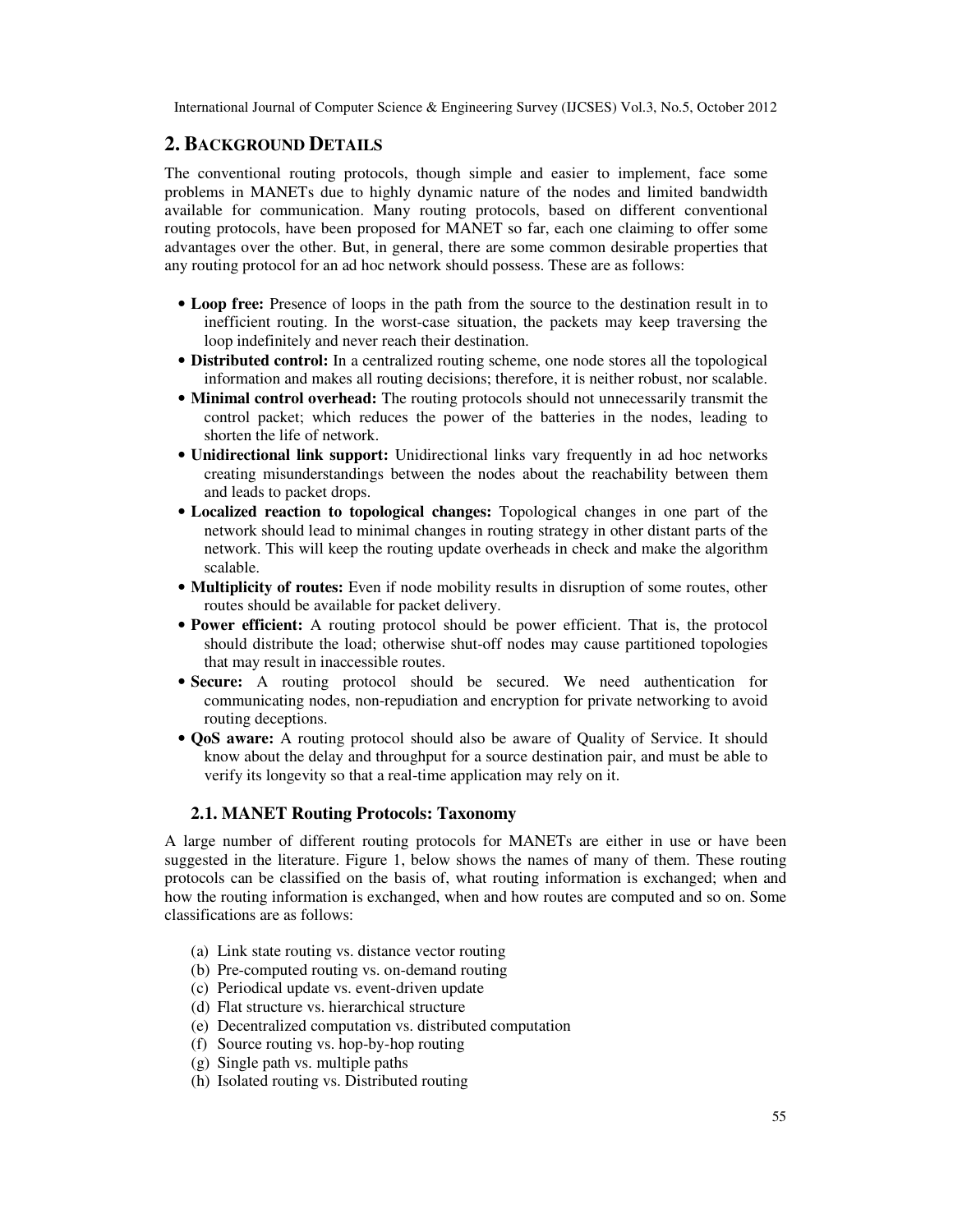International Journal of Computer Science & Engineering Survey (IJCSES) Vol.3, No.5, October 2012



**Figure 1**: MANET routing protocols classification based on design strategy

# (a) **Link state routing (LSR) vs. distance vector routing (DVR)**

In Link state routing (LSR), routing information is flooded in the network by each router, in the form of link vectors. Any link change is flooded by the concerned routers into the entire network immediately. Every node can construct and maintain a global network topology when it receives this link vector from every other router and computes the length of its shortest path to each destination and stores this information - its routing table along with the identity of the neighbour which provides the first path in the shortest path. LSR leads to very high control overhead because the ideology of the Ad-Hoc Networks is very dynamic and every change in the link takes a flood in the network.

In DVR [2], every node periodically exchanges distance vectors, containing its shortest path to every router in the network with its neighbors. When a node receives distance vectors from all its neighbors, it computes new routes (current shortest path) to every router and updates its distance vector. Every node reaches a remote destination via a neighbour who is acting as a forwarding node for that destination in is routing table. The problems with DVR are slow convergence in case of link faults in the tendency of creating routing loops.

# (b) **Pre-computed routing vs. on-demand routing (Proactive vs. Reactive)**

Depending on when the route is computed, routing protocols can be divided into two categories: pre-computed routing and on-demand routing. Pre-computed routing is also called proactive routing or table-driven routing. In this approach, the routes to all destinations are computed a priori. In order to compute routes in advance, nodes need to store the entire or partial information about link states and network topology. In order to keep the information up to date, nodes need to update their information periodically or whenever the link state or network topology changes. The advantage of pre-computed routing is that when a source needs to send packets to a destination, the route is already available, i.e. there is no route discovery delay. The disadvantage is that some routes may never be used, although the dissemination of routing information consumes a lot of the scarce wireless network bandwidth and node battery power when the link state and network topology change fast (this is especially true in a wireless ad hoc network). The conventional LSR and DVR are examples of proactive routing.

On-demand routing is also called reactive routing. In this method, the route to a destination may not exist in the routing table in advance and it is computed only when the route is needed.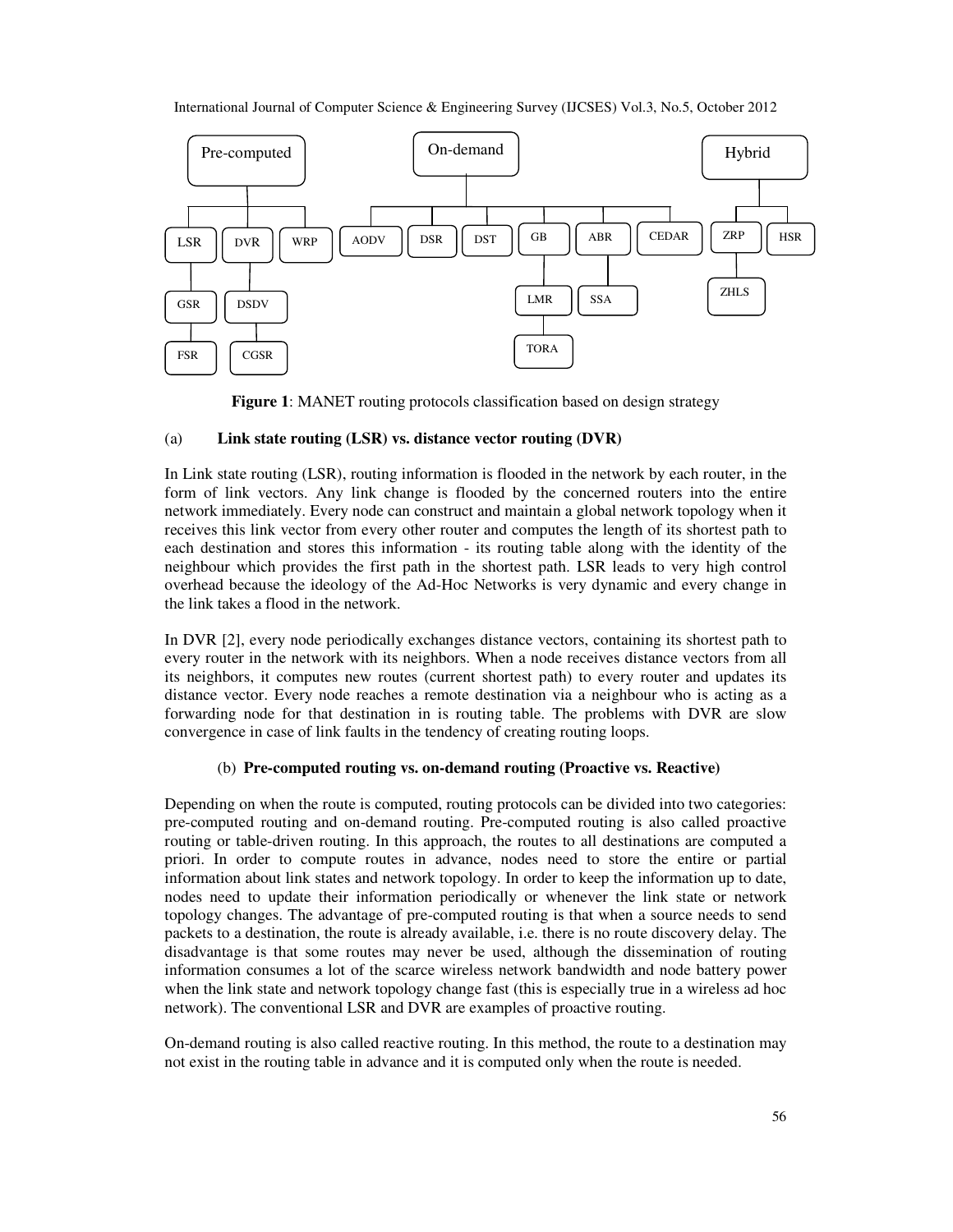**Route discovery:** When a source needs to send packets to a destination, it first finds a route or several routes to the destination. This process is called route discovery.

**Route maintenance:** After the route is discovered, the source transmits packets along the route. During the transmission of packets, the route may be broken because the node on the route move away or go down. The broken route needs to be rebuilt. The process of detecting route breakage and rebuilding the route is called route maintenance. The major advantage of ondemand routing is that the precious bandwidth of wireless ad hoc networks is greatly saved because it limits the amount of bandwidth consumed in exchange of routing information by maintaining routes to only those destinations to which the routers need to forward data. Ondemand routing removes the need for disseminating routing information periodically. The primary problem with on-demand routing is the large latency at the beginning of the transmission caused by route discovery.

Finally, the hybrid protocols try to combine the both Proactive and Reactive protocols and also take advantage of the recent availability at low cost of the Global Positioning System (GPS), for achieving improved performance through location dependent routing. Most of the proposed hybrid routing protocols for MANET are Zone-based routing protocol i.e., network is partitioned into various zones by each node and other group node are partitioned into clusters or trees.

# (c) **Periodical update vs. event-driven update**

Periodical update protocols disseminate routing information periodically. Periodical updates will simplify protocols and maintain network stability, and most importantly, enable (new) nodes to learn about the topology and the state of the network. However if the period between updates is large, the protocol may not keep the information up-to-date. On the other hand, if the period is small, too many routing will be disseminated which would waste the precious bandwidth of a wireless network.

In an event-driven update protocol, when events occur (such as when a link or a new link appears), an update packet will be broadcast and the up-to-date status can be disseminated over the network soon. The problem might be that if the topology of networks changes rapidly, a lot of update packets will be generated and disseminated over the network which will use up a lot of precious bandwidth, and furthermore, may cause too much fluctuation of routes. One solution is to use some threshold.

Periodical update and event-driven update mechanisms can be used together, forming what is called a hybrid update mechanism. For example, in DSDV, a node broadcasts its distance-vector periodically. Moreover, whenever a node finds that a link is broken, it distributes a message immediately.

### **(d) Flat structure vs. hierarchical structure**

In a flat structure, all nodes in a network are at the same level and have the routing functionality. Flat routing is simple and efficient for small networks. The problem is that when a network becomes large, the volume of routing information will be large and it will take a long time for routing information to arrive at remote nodes.

For large networks, hierarchical (cluster-based) routing may be used to solve the above problems. In hierarchical routing, the nodes in the network are dynamically, organized into partitions called clusters, then the clusters are aggregated again into larger partitions called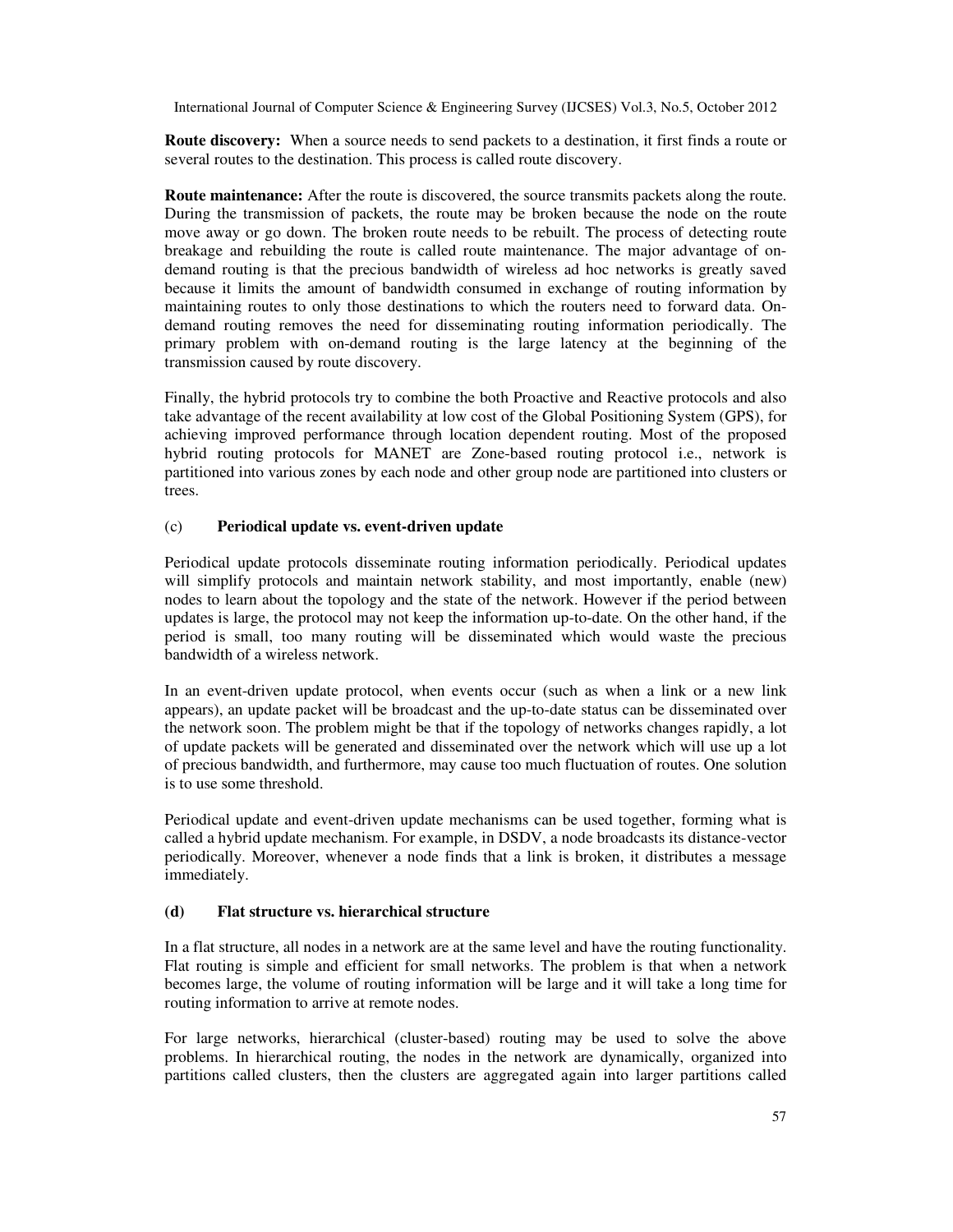super-clusters and so on. Organizing a network into clusters maintain a relatively stable network topology. The high dynamics of membership and network topology is limited within clusters. Only stable and high level information such as the cluster level or the super-cluster level will be propagated across a long distance, thus the control traffic (or routing overhead) may be largely reduced. Within a cluster, the nodes may have complete topology information about is cluster and proactive routing may be used. If the destination is in a different cluster from the source, inter-cluster routing must be used. Inter-cluster routing is generally reactive, or a combination of proactive and reactive routing. Similar to cellular structure in cellular systems, a hierarchical cluster is readily deployable to achieve some kind of resource reuse such as frequency reuse and code reuse and interference can be reduced when using different spreading codes across clusters.

# **(e) Decentralized computation vs. distributed computation**

In a decentralized computation-based protocol, every node in the network maintains global and complete information about the network topology such that the node can compute the route to a destination itself when desired. The route computation in LSR is a typical example of decentralized computation.

In a distributed computation-based protocol, every node in the network only maintains partial and local information about the network topology. When a route needs to be computed, many nodes collaborate to compute the route. The route computation in DVR and the route discovery in on-demand routing belong to this category.

# **(f) Source routing vs. hop-by-hop routing**

Some routing protocols place the entire route (i.e., nodes in the route) in the Traders of data packets so that the intermediate nodes simply forward these packets according to the specified route in the header. Such a routing is called "source routing". Source routing has the advantage that intermediate nodes do not need to maintain up-to-date routing information in order to route the packets they forward, sauce the packets themselves already contain all the routing decisions. This fact, when coupled with on-demand route computation, eliminates the need for the periodic route and neighbor detection packets required in other kinds of protocols. The biggest problem with source routing is that when the network is large and the route is long, placing the entire route in the header of every packet will waste a lot of scarce bandwidth.

In hop-by-hop routing, the route to a destination is distributed in the "next hop" of the nodes along the route. When a node receives a packet for a destination, it forwards the packet to the next hop corresponding to the destination. The problems are that all nodes need to maintain routing information and there may be a possibility of forming a routing loop.

# **(g) Single path vs. multiple paths**

Some routing protocols will find a single route from a source to a destination, which results in simple protocol and saves storage. Other routing protocols will find multiple routes which have the advantages of easy recovery from a route failure thus making routing algorithm reliable and robust. Moreover, the source can not only select the best one among multiple available routes, but also distribute the load among them thus presenting possible congestion in the network.

The routing technique of using multiple predetermined routes between two routers is called static multipath routing. In many networks, several paths exist between each pair of routers and some of these paths may be almost equally good. Under such circumstances, choice of multiple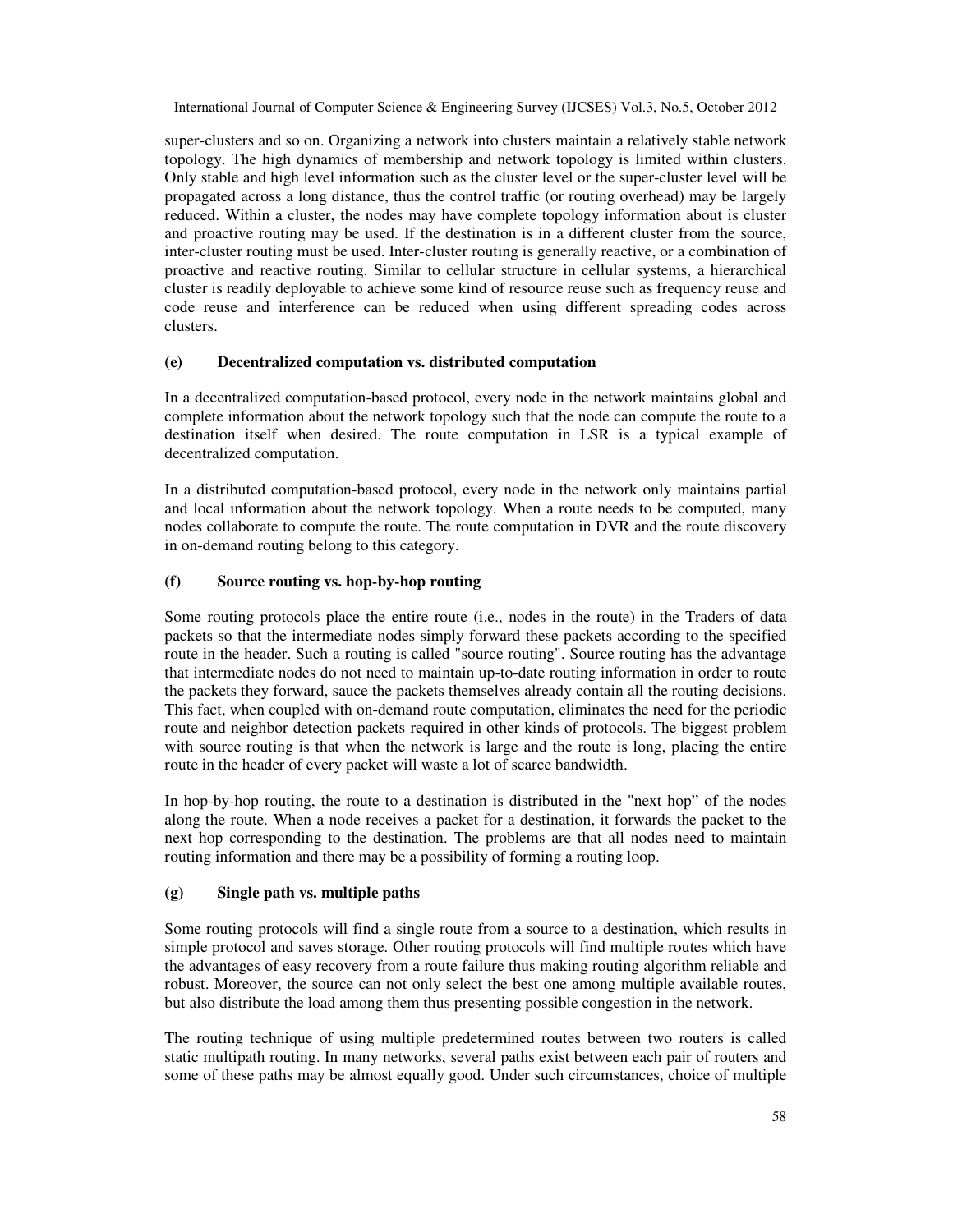paths, instead of a single path (usually, the shortest), offers two important advantages. First, delay performance of the network is improved by distributing the whole traffic among different paths as this reduces the load on each of the communication lines. Second, and more important, reliability of the network is considerably improved because of the availability one or more alternative routes to each destination. Static multipath routing is probably the only static routing that is used in practice.

#### **(h) Isolated routing vs. Distributed routing**

Isolated routing is the simplest form of dynamic routing in which routing decisions are independently taken by each router, based solely on its own information; i.e., the router does not exchange routing information with either other routers or with an RCC, but tries to adapt to changes in topology and traffic, totally by itself.

Distributed Routing adapts a compromise between the two extreme approaches adapted by the centralized routing (a fully global but centralized approach) and isolated routing (a purely local approach) by sharing the knowledge about the network gained by other routers. This makes Distributed Routing perform much better than the other two dynamic routing algorithms and, as a result, most of today's routing algorithms are distributed in nature.

#### **2.2 Mostly used Routing Algorithms**

Broadly, the routing algorithm in MANET has been classified into three categories, viz. proactive or table-driven, reactive or on-demand and the hybrid. The dominant algorithm used in the wired network are proactive in nature but some of the features of a MANET make a reactive approach perform better under many situations. Because of this observation, hybrid approach is gaining in importance.

In this section, most popular routing protocols for MANETs winch are primarily based on proactive / reactive approach. The first one is most well-known proactive protocol, the other two are reactive in nature and, additionally one of the reactive protocols employ source routing for MANET.

#### **2.2.1. Table-driven or Proactive protocols**

Proactive or table-driven protocols are based on one of the old techniques of routing. These protocols maintain route to all the nodes present in the network, all the time. To ensure the freshness of the routing tables, these protocols adopt different of mechanisms, e.g., sending the "hello" messages containing the address of transmitting node, at regular intervals. Some of the popular table-driven routing protocols (proactive) for MANETs are listed below:

- (a) Destination Sequence Distance Vector routing protocol (DSDV)
- (b) Wireless Routing Protocol (WRP)
- (c) Cluster-head Gateway Switch Routing (CGSR)
- (d) Optimized Link State Routing Protocol (OLSR)
- (e) Fisheye State Routing protocol (FSR)
- (f) Global State Routing protocol (GSR)
- (g) Topology Broadcast based on Reverse-Path Forwarding routing protocol (TBRBF)

#### **(a) The Destination Sequence Distance Vector (DSDV)**

DSDV [9] is the most well-known pro-active routing scheme. It is based on the classical Distributed Asynchronous Bellman Ford (DBF) routing algorithm which has long been used in for wired networks. DSDV is a table driven routing algorithm and maintains routing tables containing route for each station present in the network.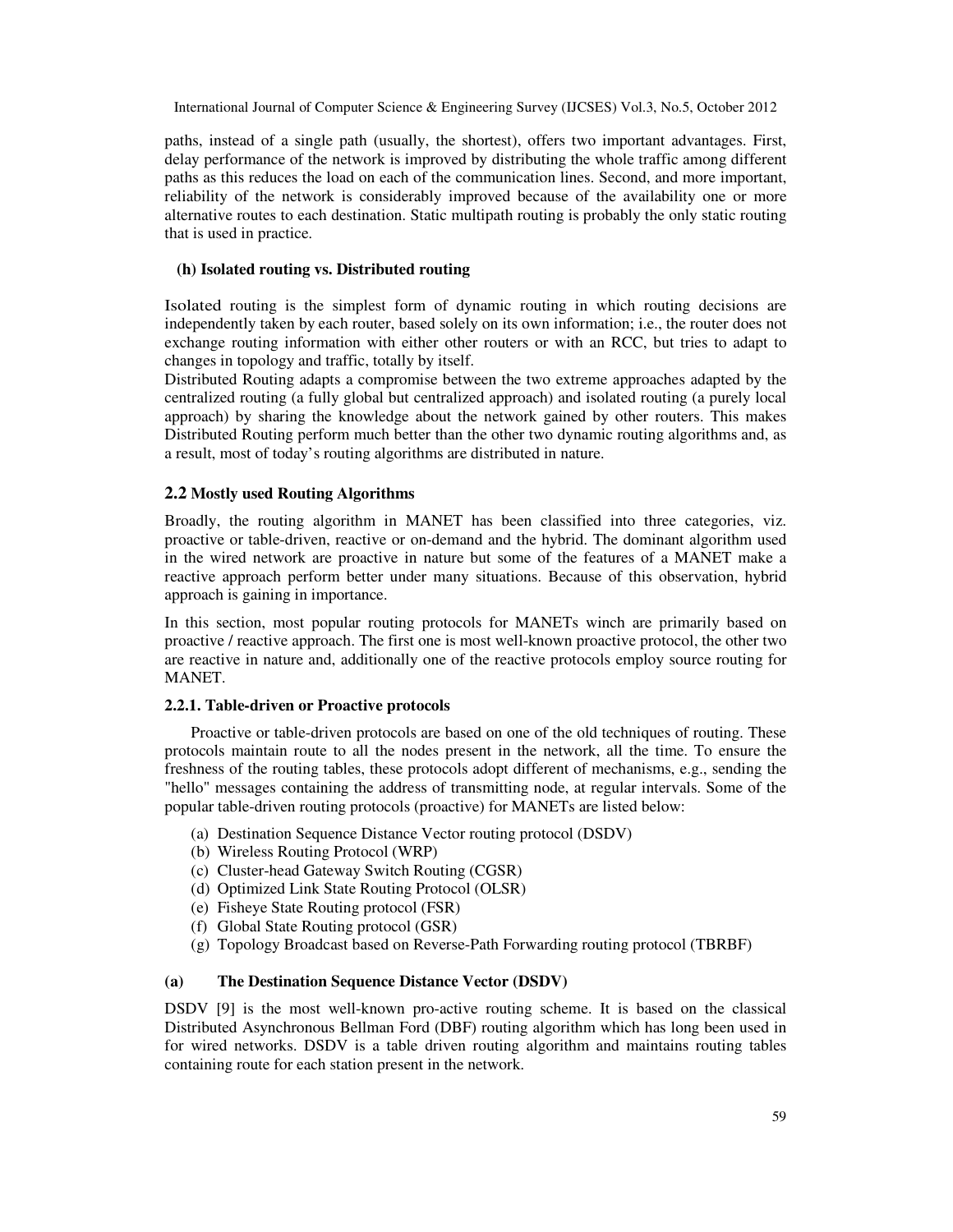DSDV uses the sequence number to keep the route fresh and to avoid the Loop. Each entry in the routing table must contain, destination id, destination number, the next hop for this destination. The sequence number is with each node, which increases monotonically. The information with sequence number is treated as fresh information.

The nodes exchange routing updates whenever they detect a change in topology. Two types of updates are used in DSDV, namely, full dumped and incremental update. In case of full updates, the complete routing table is sent out and in case of an incremental or partial updates only the changes since full dump are out. When the network is relatively stable, incremental updates are sent to avoid extra traffic and full dumps are relatively infrequent. In a fast-changing network, incremental packets can grow big so full dumps will be more frequent.

DSDV is well suited for the less dynamic and small networks. When the mobility increases the packet delivery ratio decreases very rapidly.

# **(b) Wireless Routing Protocol (WRP)**

The WRP protocol [10] also guarantees loops freedom and it avoids temporary routing loops by using the predecessor information. However, four routing tables is required in each node in WRP protocol. This presents a significant amount of memory overhead at every node as the network size increases. Another disadvantage of WRP is that it ensures connectivity through the use of hello message.

# **(c) Cluster-head Gateway Switch Routing (CGSR)**

A cluster-based routing protocol is the most popular hierarchical routing strategy. It uses a particular clustering algorithm for election of cluster head in which mobile nodes are grouped into clusters by geographic vicinity. Cluster heads look into all responsibility on behalf of the cluster for membership management and routing functions. Cluster head Gateway Switch Routing (CGSR) [11] is an example of a cluster-based MANET routing protocol. The Hierarchical State Routing (HSR) protocol [12] also supports a multi-level cluster arrangement. The CGSR protocol differs from the previous protocol in the type of addressing and network group structure employed. Instead of a "flat" network, CGSR is based on a clustered multihop mobile wireless network with several heuristic routing structures.

# **(d) Optimized Link State Routing Protocol (OLSR)**

OLSR [13] is a point-to-point routing protocol based on the traditional LSR algorithm. In this scheme, every node maintains topology information about the network periodically replacing link-state messages. The originality of OLSR is that it minimizes the size of each control message and the number of rebroadcasting nodes during each route update by employing multipoint replaying (MPR) approach. During each topology update, each node in the particular network selects a set of intermediate/neighbouring nodes to retransmit/forward its own packets. This set of nodes is termed the multipoint relays of that node. Any node which is not in the set can read and process each packet but do not retransmit. To select the MPRs, each node periodically broadcasts a list of its one hop neighbours using hello messages from the list of nodes in the network.

# **(e) Fisheye State Routing protocol (FSR)**

FSR [14] decreases the size of the update messages in GSR by updating the network information neighbour nodes at a higher frequency than for the isolated nodes, which lie outside the fisheye scope. This makes FSR more scalable to dense networks than the protocols described. However, scalability originates at the price of reduced accuracy. This is because as mobility growths the routes to remote destination become less accurate. This can be overcome by making the frequency at which updates are sent to remote destinations proportionate to the level of mobility.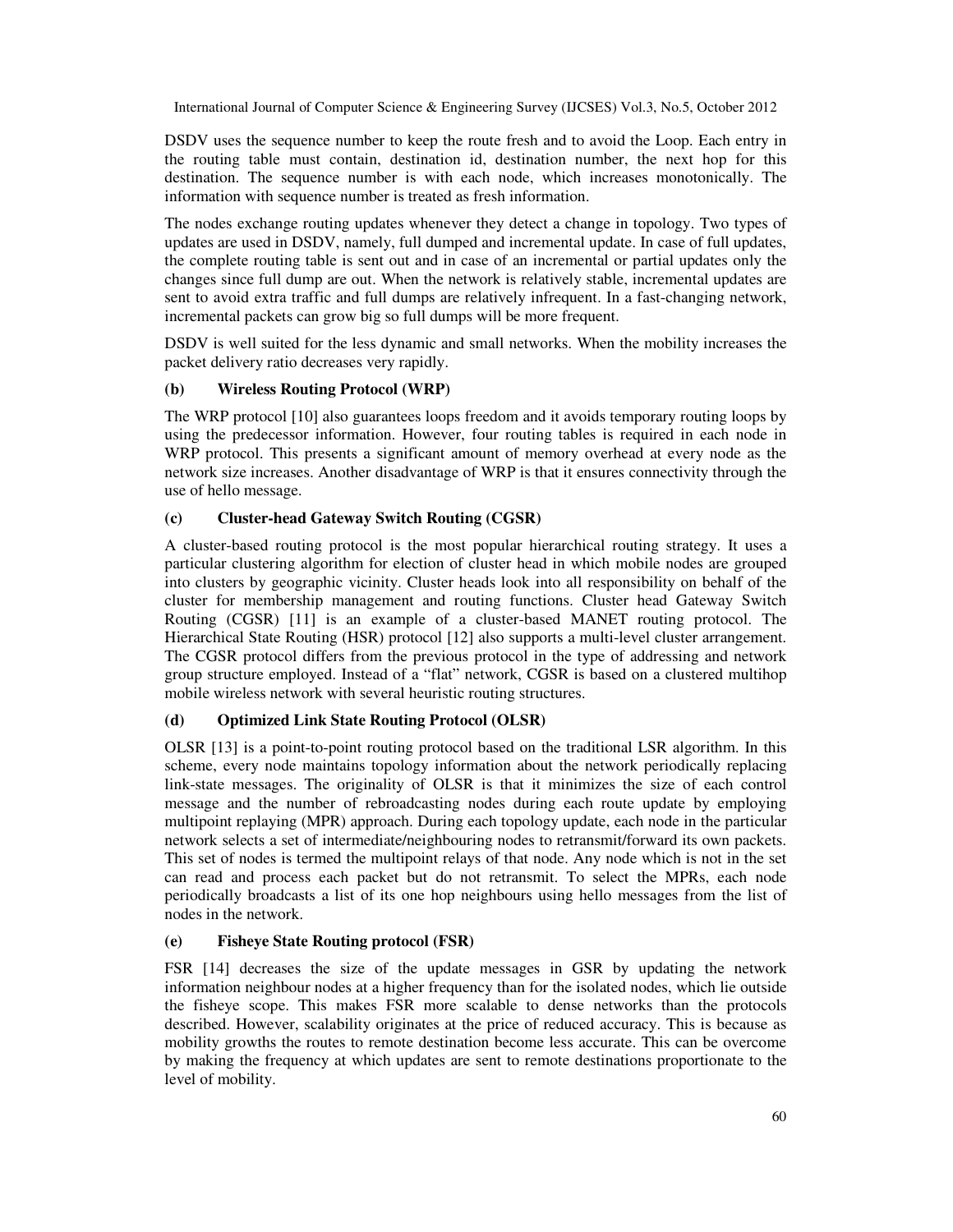# **(f) Global State Routing protocol (GSR)**

The GSR protocol [15] is based on the traditional LSR algorithm. However, GSR has upgraded the way information is disseminated in LSR algorithm by restricting the update messages between intermediate nodes. In GSR, every node maintains a link state table (LST) based on the up-to-date information received from neighbouring nodes, and periodically interchanges its link state information with neighbouring nodes. However, the size of update messages is relatively dense, and as the size of the network increases they will get even larger. Therefore, a substantial amount of bandwidth is consumed by these update messages.

# **(g) Topology Broadcast based on Reverse-Path Forwarding routing protocol (TBRBF)**

TBRPF [5] protocols is based on link-state based routing protocol, which implements hop-byhop routing scheme. Reverse-path forwarding (RPF) is used to propagate its update packets information in the opposite direction along the spanning tree, which is made up of the minimum-hop path from the nodes leading to the source of the update message. In this routing approach, every node computes a source tree, by providing a path to all reachable destinations by applying a modified version of Dijkstra s algorithm (MDA) on the partial topology information stored in their topology table. In TBRPF, every node minimizes overhead by reporting only part of their source tree to their neighbours not all the nodes. The reportable part of each source tree is interchanged with neighbouring nodes periodically along with hello messages.

# **2.2.2. On-demand or Reactive routing protocols**

The reactive routing protocols discover the route(s) to destination(s) only when it is needed. When a node requires a route to destination, it initiates route discovery process within the network. After getting some routes to the destination, the best among them is selected and used for forwarding the packets to the destination. Once a route is discovered, it is maintained by route maintenance procedure until either destination becomes inaccessible along every path from source or the route is no longer desired. Below is the list of some Reactive ad-hoc routing protocols.

- (a) Ant-based Routing Algorithm for Mobile Ad-Hoc Networks (ARA).
- (b) Associativity-Based Routing protocol (ABR)
- (c) Ad hoc On Demand Distance Vector routing protocol (AODV)
- (d) Dynamic Source Routing protocol (DSR)

# **(a) Ant-based Routing Algorithm for Mobile Ad-Hoc Networks (ARA).**

This protocol is based on swarm intelligence and ant colony based Meta heuristic search. ARA [16] for ad hoc network attempt to reduce routing overheads by adopting the food searching techniques (FST) of ants. During ants search for food they start from their nest and walk in the direction of the food, while leaving behind a transient trail called pheromone. This directed the path that has been taken by the ant and allows rests to follow, until the pheromone disappears. Similar to AODV and DSR, ARA is also made up of two phases:

- Route discovery
- Route maintenance

# **Route discovery**:

During route discovery forwarding ANT (FANT) is broadcast through the network (like a RREQ). At each hop, each node calculates total pheromone value depending on how many number of hops the FANT has taken to reach them. The nodes then forward the FANT to their neighbours. Once the destination is reached, it creates a Backward ANT (BANT), and returns it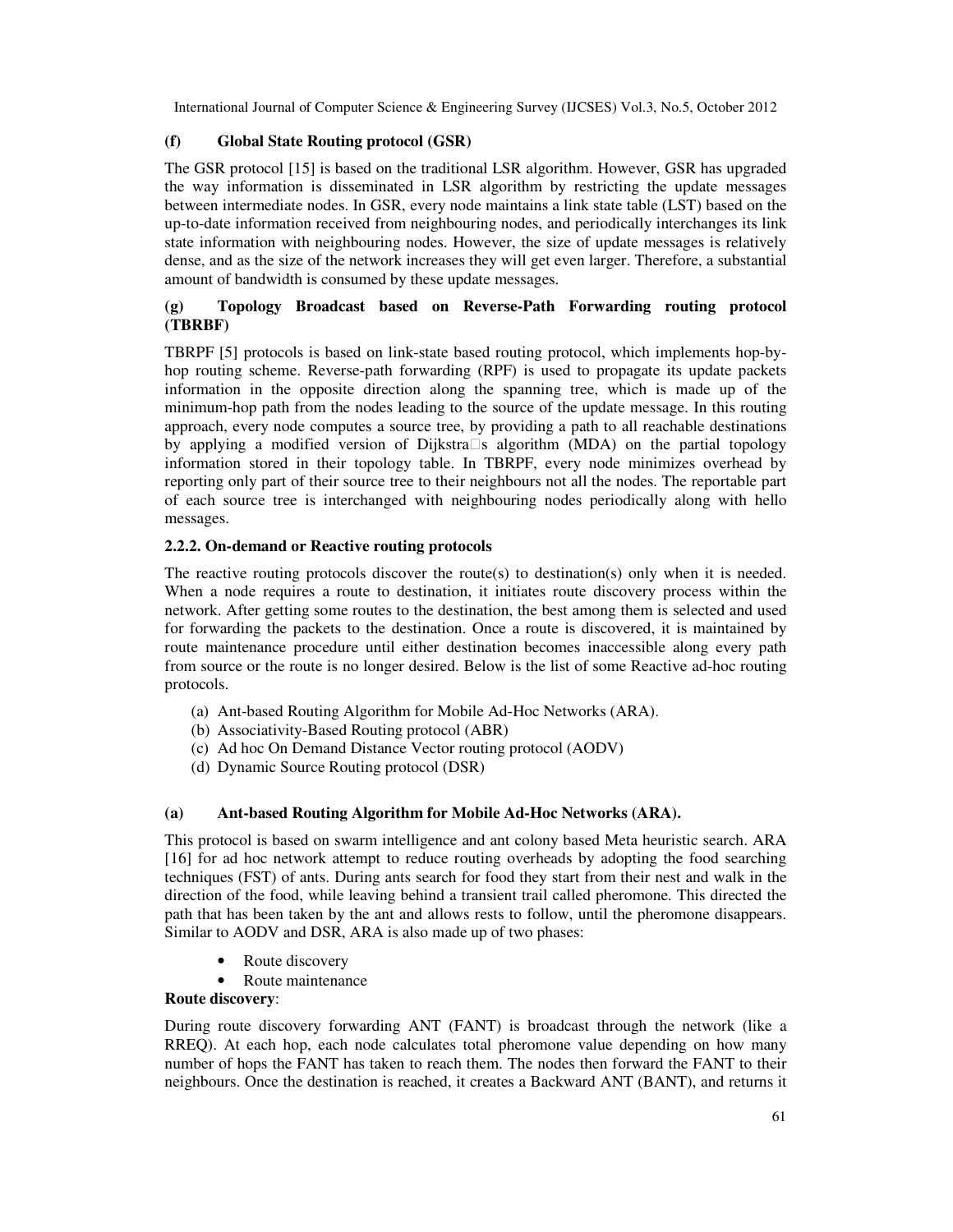to the source. When the source receives the BANT from the destination node, a path is determined and data packet propagation begins.

**Route maintenance**: For maintaining each route, each time a data packet travels between forwarding nodes the pheromone value is increased. Otherwise the pheromone value is decreased overtime until it expires. Making a broken link, the nodes check their routing table, if no route is found they inform their intermediate neighbours for a substitute route. If the neighbours do have a route they inform their neighbours by backtracking. If the source node is reached and no route is found, a new route discovery process is initiated.

**Advantages**: The advantage of these techniques is that the size of each FANT and BANT is tiny, which means the amount of overhead per control packet introduced in the network is minimized. However, flooding is used for route discovery, which means that the protocol may have scalability problems as the number of nodes and flows in the network grows.

# **(b) Associativity-Based Routing protocol (ABR)**

ABR [17] protocol defines a new type of routing metric "degree of association stability" for MANETs. In this routing protocol, a selection of route is based on the degree of association stability of mobile nodes. Each node periodically generates beacon to broadcast its presence. Upon receiving the beacon message, a neighbor node updates its own associativity table. For each beacon received, the associativity tick of the receiving node with the beaconing node is increased. A high value of associativity tick for any particular beaconing node means that the node is relatively static. When any neighboring node moves out of the neighborhood then associativity tick is reset.

# **(c) Ad hoc On-Demand Distance Vector Routing Protocol (AODV)**

Ad hoc On-Demand Distance Vector Routing Protocol (AODV) [18] is another reactive routing protocol, uses sequence number to avoid looping and maintains fresh routes to the destinations. This algorithm also consists of two phases, route discovery route maintenance.

**Route discovery:** If the route to the destination is not available in the routing table, a RREQ (Route Request) packet is broadcast throughout the MANET with a search ring technique. When a node receives this RREQ, the node creates a reverse routing entry towards the originator of RREQ, which is used to forward replies later. The destination or the intermediate node, which has a valid route towards the destination, answers with a RREP (Route Reply) unicast packet. On receipt of the RREP the reverse routing entry towards the originator of RREP is also created, the processing of RREQ. A precursor list is maintained to notify upstream s about the link failure of the downstream neighbour for a particular destination.

**Route maintenance:** Every node along an active route periodically broadcasts messages to its neighbours. If the node does not receive a HELLO message or data packet from a neighbour for a while, the link between itself and the neighbour is to be broken. RERR (Route Error) packet is sent to the neighbours in the list associated with the routing entry to inform them of the link failure. AODV gives all round good performance in small and medium size networks.

It is interesting to note that most of the successful and popular routing protocols like DSDV, AODV, ADV etc. used in MANETs are based on the fundamental principle of distance vector routing (DVR), which in turn, derived from the well-known Distributed Asynchronous Bellman Ford Algorithm (DABFA).

# **(d) Dynamic Source Routing Protocol (DSR)**

DSR is a source routing protocol and behaves in a reactive manner for discovering the route to a destination. It does not maintain the routing table like other routing protocols. DSR has a route cache, where complete path (list of all intermediate nodes) to the destination is kept. The basic procedure of DSR is divided two phases: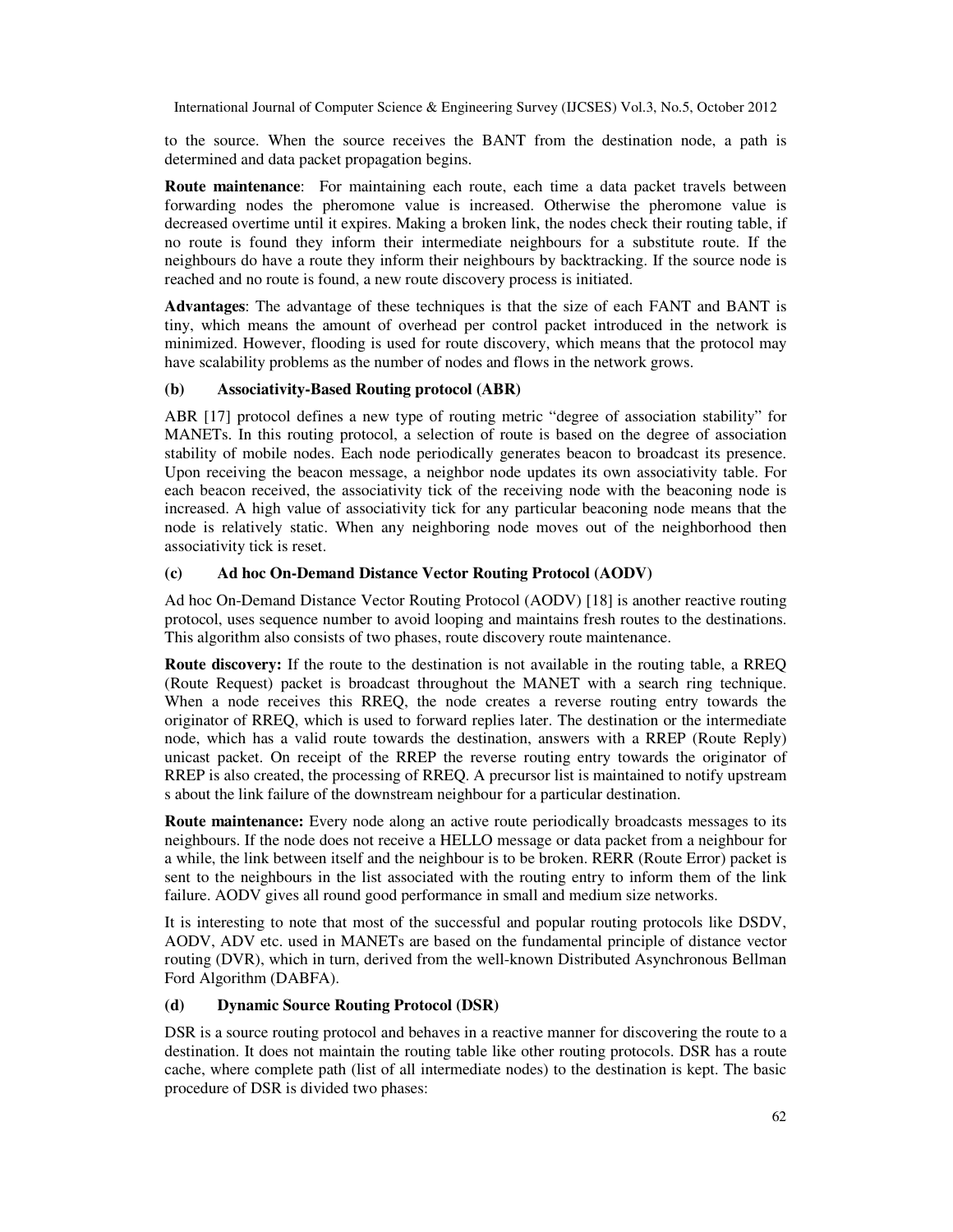**Route discovery:** If the source route entry towards a destination is not present in the route cache, a Route Request packet is broadcast throughout the MANET. Every receiving node, if it has the route to the requested destination, adds its id in the list in the request packet's header. When the destination receives the packet, it also discovers the route to reach the source in the similar way.

**Route maintenance**: Unlike the proactive routing protocols and the AODV, no HELLO message is sent in the DSR. Every node along the path is responsible for checking the validity of the downstream link connecting itself and the next hop in the source route, which could be detected by its MAC layer. If link breakage is found, the source of the route will be notified with a Route Error packet. The source then re-initiates a route discovery procedure.

Route cache is very helpful in reducing the control overhead in DSR. Gratuitous reply, multipaths and packet salvaging are the features which takes help from cache. During route discovery phase, if the intermediate node has the route towards the destination in its routing cache, it can answer with a route reply packet and send a gratuitous route reply about the source to the destination at the same time. Multiple paths are available by the route discovery process. When an intermediate node detects the downstream link breakage when forwarding a data packet, but it has another source route in its routing cache towards the same destination, it forwards the packet along the new route, which is called packet salvaging. DSR is suited for the small to medium size networks, where the number of nodes is up to 200. Control overhead increases with the increase in number of nodes in between the source and destination, because it contains the full path in the packet.

| <b>Protocols</b> | <b>Route/Method Computation</b>                 | <b>Structure</b> | Number of<br>Paths                        | <b>Update period</b>        | <b>Stored Information</b>                            |
|------------------|-------------------------------------------------|------------------|-------------------------------------------|-----------------------------|------------------------------------------------------|
| <b>LSR</b>       | Proactive/Flooding<br>(itself)                  | Flat             | Single or<br>multiple                     | Hybrid                      | Entire topology                                      |
| <b>DVR</b>       | Proactive/distributed/Broadca<br>st             | Flat             | Single                                    | Periodical                  | Distance-vector                                      |
| <b>DSDV</b>      | Proactive/ Broadcast                            | Flat             | Single                                    | Hybrid                      | Distance-vector                                      |
| <b>WRP</b>       | Proactive/Broadcast                             | Flat             | Single                                    | Hybrid                      | Distance/routing/link-cost<br>tables, MRL            |
| <b>CGSR</b>      | Proactive/Broadcast                             | Heirarchy        | Single                                    | Periodical                  | Cluster member table.<br><b>Distance Vector</b>      |
| <b>OLSR</b>      | Proactive/Flooding                              | Heirarchy        | Single                                    | Periodical                  | Neighbour, Topology,<br>Routing tables               |
| <b>GSR</b>       | Proactive/Broadcast                             | Flat             | Single or<br>multiple                     | Periodical                  | Entire topology                                      |
| <b>FSR</b>       | Proactive/Broadcast                             | Heirarchy        | Single or<br>multiple                     | Periodicals                 | Entire topology                                      |
| <b>TBRBF</b>     | Proactive/Broadcast                             | Flat             | Single but<br>may<br>multiple             | Event-driven                | Neighbour/Topology/Rout<br>ing table                 |
| <b>ARA</b>       | Reactive/on-demand/<br>Flooding                 | Heirarchy        | multiple                                  | Event-driven                | Alternate<br>route/backtrack/neighbour               |
| <b>ABR</b>       | Reactive/Broadcast                              | Heirarchy        | Single                                    | Periodicals                 | Strongest<br>associativity/routing<br>table/neighbor |
| <b>AODV</b>      | Reactive/Unicast                                | Flat             | multiple                                  | Event-driven                | Next hop for desired<br>destination                  |
| <b>DSR</b>       | Reactive/ Unicast                               | Flat             | multiple                                  | Event-driven                | Full path (From source to<br>Destination)            |
| <b>ZRP</b>       | Proactive/Reactive(hybrid)/<br><b>Broadcast</b> | Flat             | Single or<br>multiple                     | Periodical                  | Local (within zone),<br>topology                     |
| <b>ZHLS</b>      | Proactive/Reactive(hybrid)/<br><b>Broadcast</b> | Heirarchy        | Single/multi<br>ple                       | Periodical<br>/Event-driven | Location request/shortest<br>path                    |
| <b>HSR</b>       | Proactive/Reactive(hybrid)                      | Heirarchy        | $\overline{\text{Single}}$ or<br>multiple | Periodical                  | Routing tables                                       |

**Table 2**: Comparison of MANET Routing Protocols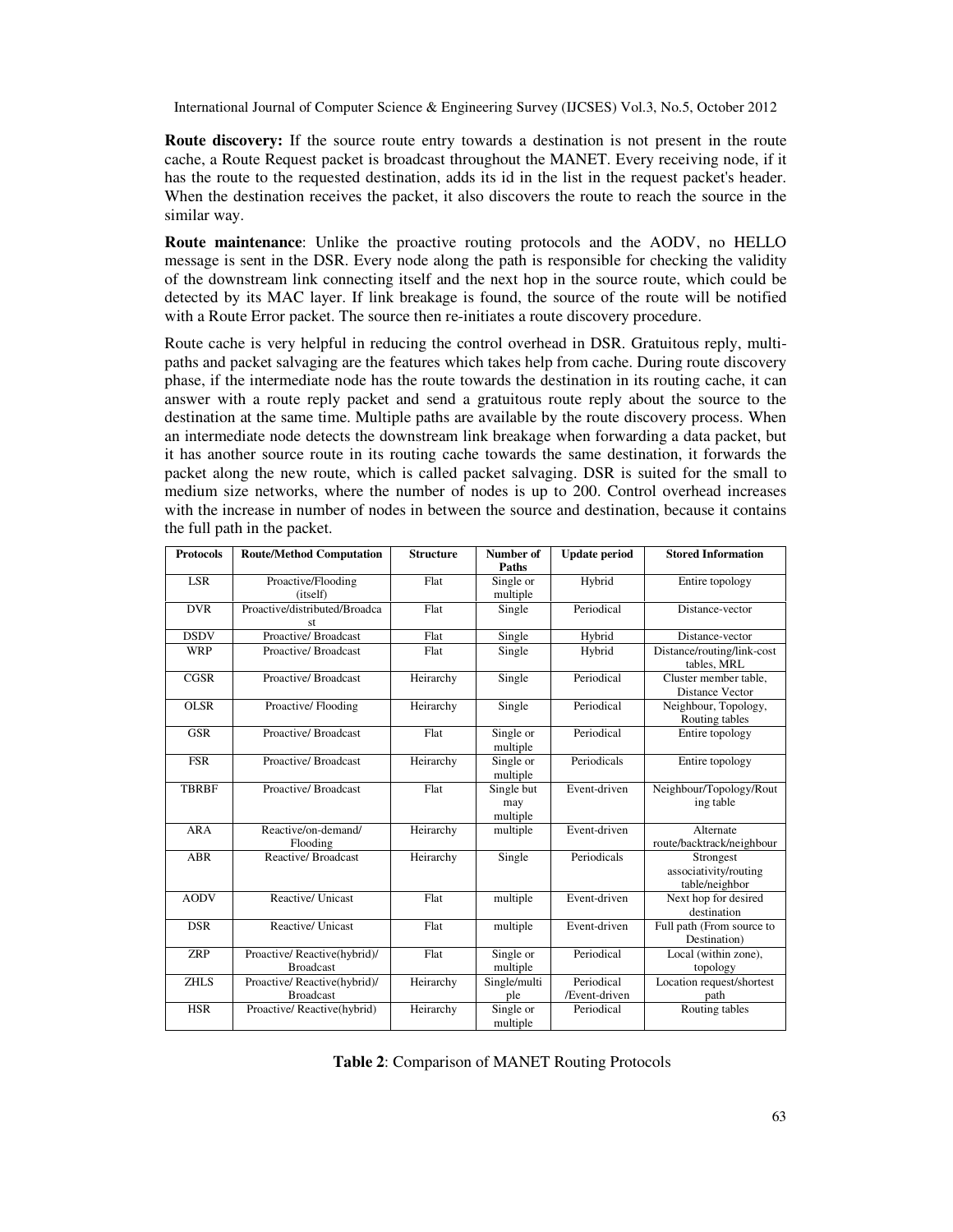# **2.3. DVR based Routing protocols in MANETs**

DVR is a simple, elegant and widely used as the Internet Gateway Protocol (IGP) and Extended Gateway Protocol (EGP) [3] in the Global Internet as well as in the private Internets in the form of Routing Information Protocol (RIP)[2,3], RIP-2 and Boarder Gateway Protocol (BGP)[2,3]. The Distance Vector Routing Algorithm (DVRA) is a dynamic, distributed, asynchronous and iterative routing protocol where the routing tables are continuously updated with the information received from the neighbouring routers [2], [19].

 As a distributed dynamic routing algorithm which is expected to adapt to changes in topology and traffic. The existing DVRA, though simple and conceptually elegant, suffers from some well-known problems like Count-to-Infirmity (CTI), slow convenience, looping, frequent route oscillation. Out of all these, the CTI is more vulnerable, which actually, made practical DVR out of race.

Though good amount of research has been done in the past towards the improvement of the basic DVRA [20], none of the proposed techniques like Hold-Down, Split Horizon and Poison Reverse have been able to satisfactory solve the problems in the DVRA.

DVRA is used in routing protocols similar to IGRP [20], ISO and Novell IPX due to its simplicity, elegance and flexibility.

 We have investigated a modified DVRA (MDVRA), which uses a host of novel techniques to remove all the weaknesses, particularly the CTIP, inherent to the existing DVRA. Additionally, the goal is to augment the existing capabilities of the DVRA so as to make it efficient, robust, fully dynamic and fully fit to the environment of the MANET primarily and WSN in the extended phase.

#### **2.3.1. Weakness of DVRA**

There are some weaknesses of the asynchronous DVRA are as follows:

- Count-To-Infinity (CTI) Problem
- Slow Convergence Problem
- Oscillation Problem

### **2.3.1a. Count-To-Infinity (CTI) Problem**

The DVRA cannot perform fine if there are topological changes in the internetwork. DVRA suffers from CTI problem due to link or router failure or due to unending routing loops. The CTI caused by routing loops involving more than two routers are providing in [21].

#### **2.3.1b Slow Convergence Problem**

When there is growth in terms of cost of any link or there is a failure in the link between two corresponding neighboring nodes in an internetwork, then it considered as worst case or requires unnecessary number of iterations to terminate.

#### **2.3.1 c Oscillation Problem**

Besides CTI and slow convergence the another important problem of the DVR or compatible shortest path routing protocols is that because of the need to always use the shortest path, there may be frequent switching of routes caused by even small increase or decrease in the link costs. This frequent route switching gives rise to instability in routing and this problem is known as the route oscillation problem [18]. If two paths to a destination have delays which are marginally different, then the choice of the lower delay path as the shortest path invites more traffic on this path so that it ceases to be the shortest path in no time and, as a result, the other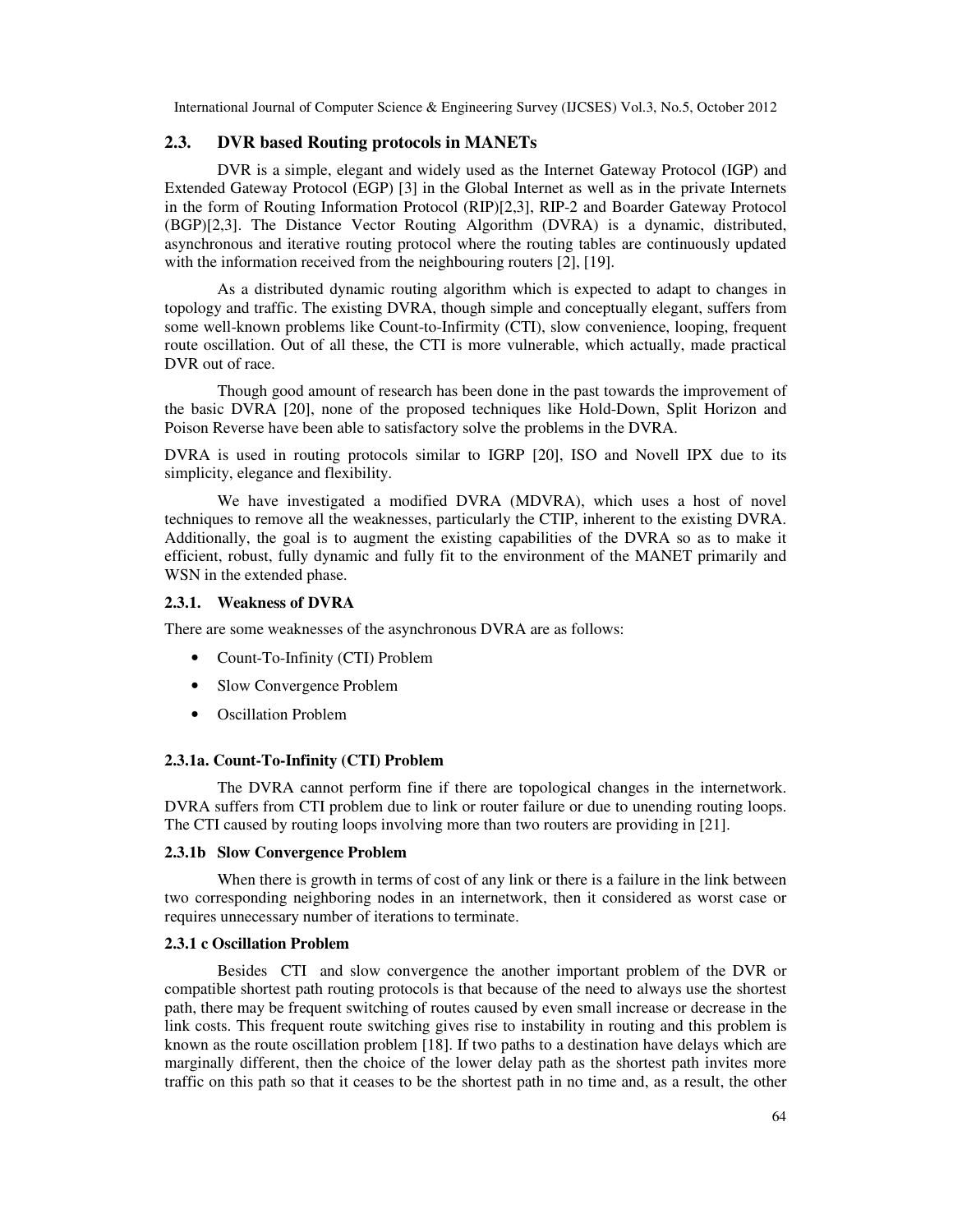path becomes shorter than this path. As a consequence, more traffic now flows through the second path, thus increasing its delay and makes it lose the status of the shortest path to the original shortest path. The route oscillation problem degrades overall performance of a network and hence some mechanism is needed to dampen the oscillation, i.e., to reduce the frequency of route switching. It should be noted in this context that if hop count is used as the metric in the DVR, then the route oscillation problem does not arise at all because the traffic changes which cause changes in the link delays are ignored.

#### **2.4 Key modification of MDVRA**

There are some key modification ideas from the MDVRA [7] [8] have been developed in the design of the MDVRMANET. How these special neighbours are identified, primarily by using the DVRTs and how they are used towards making the MDVRA efficient and practical routing algorithm with fast convergence and no CTI problem. The first essential modification requires that each entry in the DV Tables (DVT), periodically exchanged between the neighbours in a DVRA, should include the next-hop identity for the route. This information is not included in the DVTs in the DVRA but is contained in every router's own DVR Table (DVRT). The second modification requires a router to perform in a more intelligent and proactive manner in trying to determine the alternative shortest path following a link failure. Final modification requires each router to identify some of its neighbours as special neighbours and use them for avoiding routing loops and/or achieving a very reliable and efficient node-to node communication. The concept of the special neighbours and the benefits a node derives from each of them.



**Figure 2**: An Example network graph for illustrating concepts of some special neighbours.

(a) **Forwarding Neighbour (FN):** If a router R<sub>i</sub> presently reaches a non-neighbour or remote destination  $R_i$  via its neighbour  $R_k$  (because  $R_k$  provides  $R_j$  with the current shortest path to reach R<sub>i</sub>), then R<sub>k</sub> is the FN of R<sub>j</sub> for reaching R<sub>i</sub>. In Figure 2, R<sub>j</sub> is the FN of R<sub>k</sub>, R<sub>l</sub> and R<sub>m</sub> (but not of  $R_n$ ) for reaching  $R_i$ . In the MDVRA, we make an explicit distinction between a NH neighbour and a FN. Since a neighbour is always reached directly, i.e., never via another neighbour, each neighbour in the MDVRA is always its NH neighbour. But a neighbour is a FN only when it is used to forward packets to a remote or non-neighbour destination. Thus, in the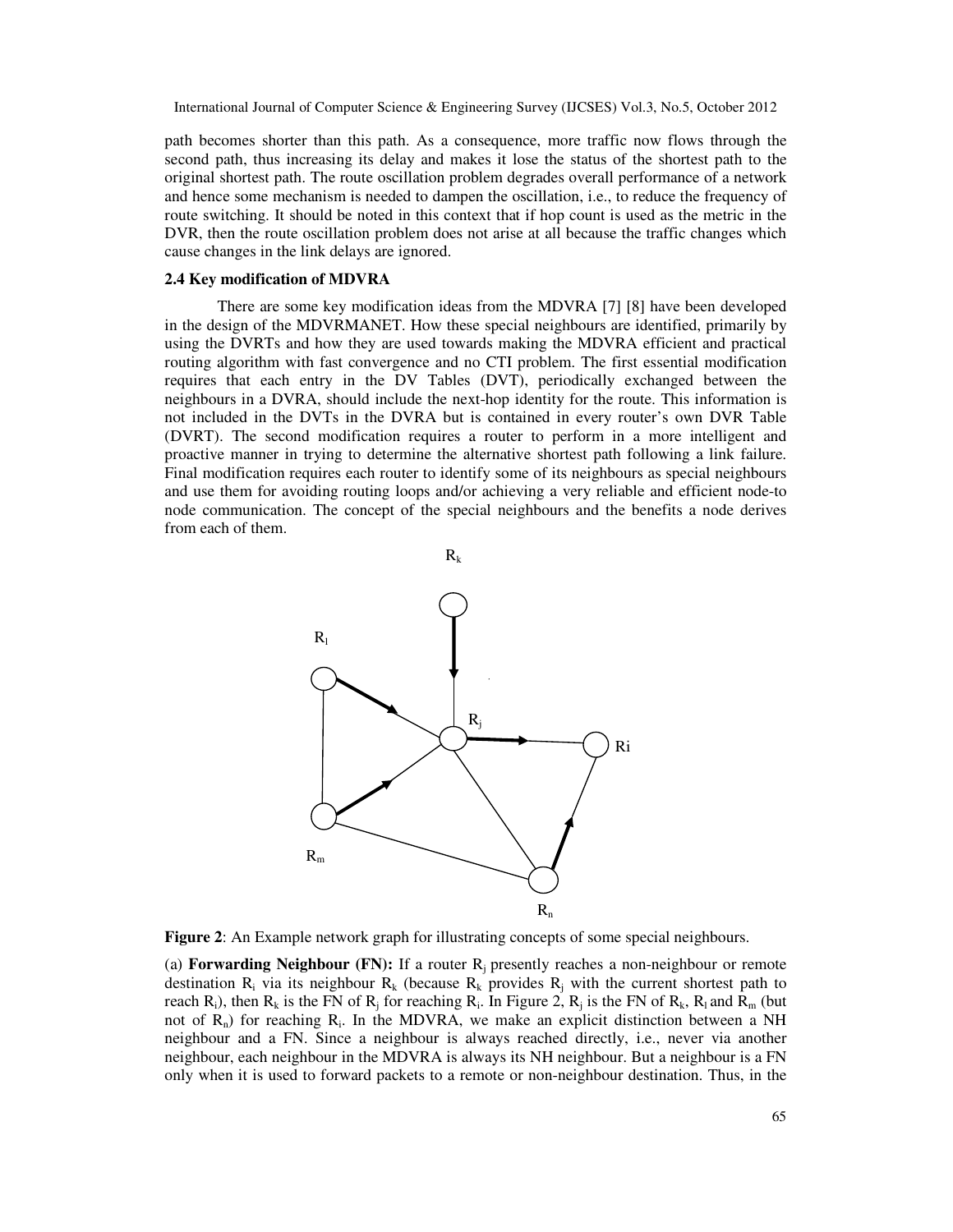MDVRA, all neighbours are the NH neighbours for reaching themselves but all of them may not be FNs.

(b) **Dependent Neighbour (DN):** If a router  $R_k$  presently reaches a destination  $R_i$  via its neighbour  $R_j$ , i.e., if  $R_k$  depends on  $R_j$  for reaching  $R_i$ , then  $R_k$  is a Dependent Neighbour (DN) of  $R_j$  for reaching  $R_i$ . The routers  $R_k$ ,  $R_l$ , and  $R_m$ , but not  $R_n$ , in Figure 2 are all DNs of  $R_j$  for reaching the destination  $R_i$ . Awareness about its  $DN(s)$  for each destination is extremely important to the router y because of two reasons. First, a DN x can never provide it with a shorter path to reach z so that the advertisements of the DN x for the destination z should just be ignored. Second, if y ever loses its present path (route) to z and looks for the shortest path to reach z, choosing the DN x as the next-hop must be avoided because that will create a routing loop between x and y.

(c) **Co-Neighbour (CN):** If three routers  $R_j$ ,  $R_k$  and  $R_l$ , form a triangle in a network graph, then any two of the three routers are mutual CNs of each other for the third one, e.g., in Figure 2,  $R_k$ is a CN of  $R_j$  for  $R_l$ ,  $R_l$  is a CN of  $R_j$  for  $R_k$ ,  $R_j$  is a CN of  $R_k$  for  $R_l$ , and so on. Again for the router  $R_j$ ,  $R_k$  has no CN,  $R_1$  has one CN, namely,  $R_m$ ,  $R_m$  has two CNs, namely,  $R_1$  and  $R_n$ ,  $R_n$  has two CNs, namely,  $R_m$  and  $R_i$  and, finally,  $R_i$  has one CN, namely,  $R_n$ .

(d)  $Co\text{-Dependent Neighbour (CDN):}$  If routers  $R_k$  and  $R_l$  are CNs of each other (i.e. mutual CNs) for the router  $R_j$  and, additionally, both  $R_k$  and  $R_l$  are also DNs of  $R_j$  for reaching a common destination  $R_i$ , i.e.,  $R_j$  is their common FN for reaching  $R_i$ , then  $R_k$  and  $R_l$  are CDNs of  $R_j$  for the destination  $R_i$ . In accordance with the arrows shown in Figure 2,  $R_l$  and  $R_m$  are CDNs of  $R_j$  for reaching  $R_i$ . Incidentally, it may be noted that  $R_n$  would also have become, along with  $R_1$  and  $R_m$ , a CDN of  $R_j$  for reaching  $R_i$ , had the link  $R_n, R_i$  been absent.

(e) **Single-Connected Neighbour (SCN), Pendant Neighbour (PN), Sole Neighbour (SN) and Lost Destination (LD):** If y is the only neighbour of x, then y is the SN of x and x is a PN of y. A node in the network graph having a degree 1, i.e., a router which is connected only to a single router, is called a Single-Connected Neighbour (SCN) of the sole router to which it is connected. The sole router recognizes its SCN as a Pendant Node (PN) in the network. The router  $R_k$  in Figure 2 is a SCN of  $R_i$  and a PN in the network graph. It is obvious that a PN can only be a DN but never a FN. In case a SN loses communication with its PN, it views the PN as a LD, does not look for an alternative route to reach it (till its direct communication with the PN is re-established) and informs all other neighbours about this LD having become unreachable. This ensures that no more packets is generated for or forwarded to the LD by any router.



**Figure: 3**. A Sample Network to be used in discussing the special neighbours of router F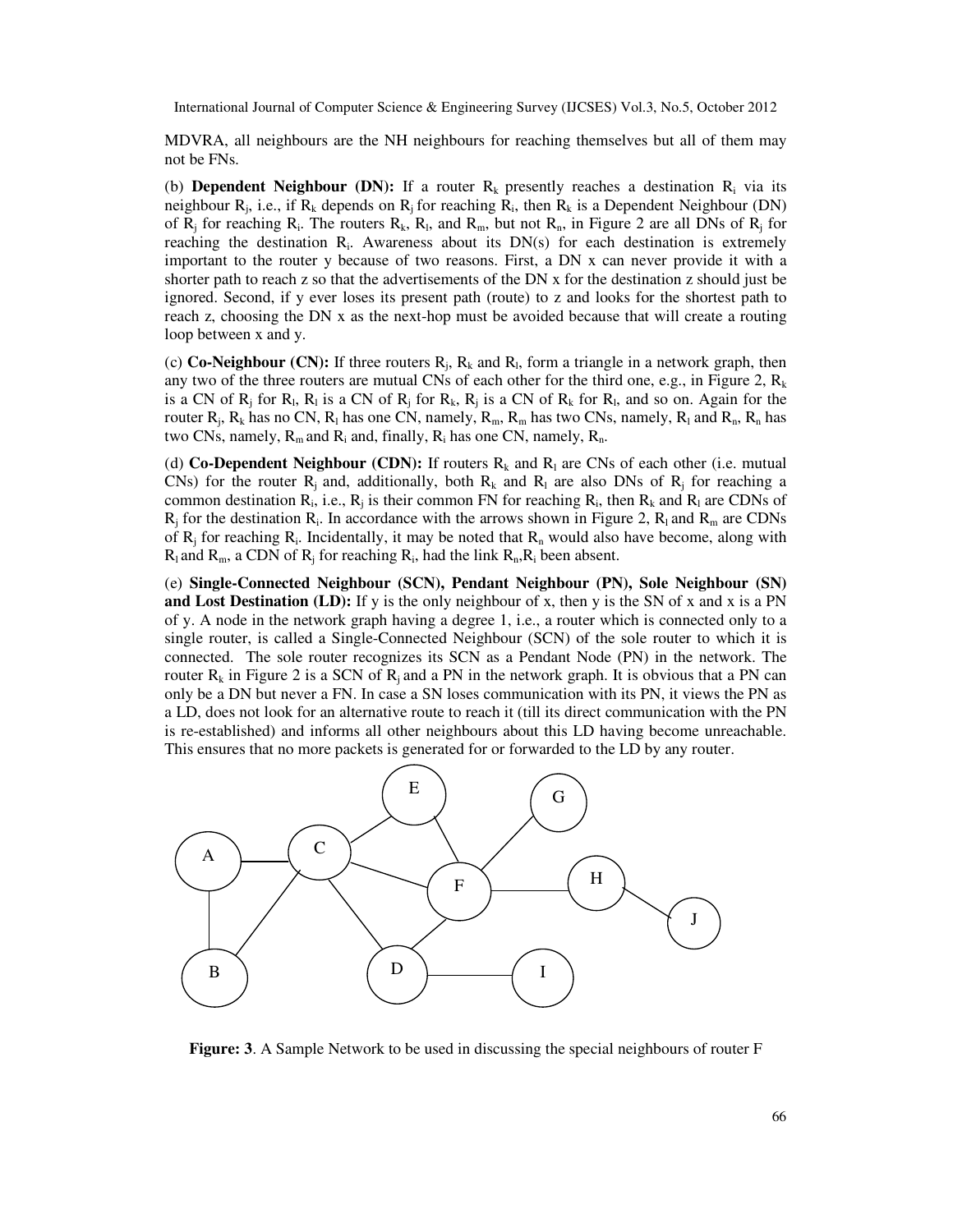A DVRT has N entries one corresponding to each known router in the N-node network. Each entry has 3 fields, namely, the identity of a destination router, the estimated distance (metric) of this router and, finally, the identity of the next-hop (NH) router, i.e., the FN in case of any remote router, for reaching that destination. In this paper we shall normally consider delay as the metric since the MDVRA is expected to be fully adaptive, i.e., adaptive in respect of both topology and traffic. The short-form notations DESTi, DISTi and  $NH<sub>i</sub>$  will represent the values in the three fields of the i-th entry,  $i=1, 2, 3, \ldots$   $N$  in the DVRT of each router. The DVRT of the router  $R_j$  will be denoted by DVRT<sub>F</sub>. It should be reiterated that the NH<sub>i</sub> field will identify either the destination itself or the FN, depending upon the  $DEST_i$  being a neighbour or a non-neighbour.

| <b>DEST</b>   | <b>DIST</b>                | NH             |  |
|---------------|----------------------------|----------------|--|
| $\mathcal{C}$ | $D_{FC}$                   | $\mathcal{C}$  |  |
| ${\bf E}$     | $\mathbf{D}_{\mathrm{FE}}$ | ${\bf E}$      |  |
| G             | $\mathbf{D}_{\rm FG}$      | G              |  |
| D             | $D_{FD}$                   | D              |  |
| H             | $D_{\rm FH}$               | H              |  |
| I             | $D_{FI}$                   | D              |  |
| A             | $D_{FA}$                   | $\mathcal{C}$  |  |
| B             | $\mathbf{D}_{\rm FB}$      | $\overline{C}$ |  |
| J             | $D_{FI}$                   | H              |  |

**Table 1:** Routing Table of Router F (DVRT<sub>F</sub>)

Notations used in example sample network graph, routing table are **DEST**: Destination, **DIST**: Distance, **NH**: Next-hop router,  $D_{FC}$ : distance between neighbor  $R_F$  and destination  $R_{C}$ . **FN**: Forwarding Neighbour, **CN**: Co-Neighbour, **CDN**: Co-Dependent Neighbour, **SCN:** Single Connected Neighbour, **PN**: Pendant Node, **LD**: Lost Destination, **DVRT<sup>F</sup>** : Distance Vector Routing Table of node F, NBbr: Neighbour, N: Total no. of router entries in DVRT<sub>F</sub> i.e., total no. of nodes in the network,  $N_F$ **:** Total no. of neighbours of F,  $NT_F$ **:** Neighbouring Table of node F.

In order to build and update its DVRT and the DVT, each router employs the Distributed Asynchronous Bellman-ford Algorithm (DABFA) [22]. In the DABFA, a node  $R_j$  contained within a N-node weighted graph, having time varying weights, indefinitely executes the iteration given in Equation 1 for determining its current shortest distance  $D_{ji}$  to node  $R_i$ .

$$
\begin{aligned}\nD_{ji} &= \operatorname{mid}[d_{jk} + D_{ki}] \quad \forall \quad (R_j, R_i, R_k) \in S_N, \ i \neq j; \ \forall \ R_k \in S_{nj} \ ; \dots \dots \dots \dots \quad 1(a); \\
D_{jj} &= & 0 \qquad \forall \ R_j \in S_N; \quad \dots \dots \dots \dots \dots \dots \dots \dots \dots \dots \dots \quad 1(b); \n\end{aligned}
$$

Where  $S_N$  and  $S_{nj}$  are, respectively, the set of all nodes in the network and the set of all neighbouring nodes of  $R_j$ ,  $d_{jk}$  is the current distance of  $R_j$  to its neighbour  $R_k$  and  $D_{ki}$  is the distance of  $R_k$  to a remote (i.e., non-neighbour) destination  $R_i$  that was last reported by  $R_k$  to  $R_j$ .  $R_i$  executes the iteration in Equation 1 during all updates Periodic Update (PU) and triggered update (TU) and, accordingly, modifies its DVRT DVRT<sub>j</sub> and the DVT DVT<sub>j</sub>, the entry in the DVRTj and the DVTj, corresponding to destination  $R_i$ , is  $(R_i, R_l, D_{ji})$  and  $(R_i, D_{ji})$  respectively, if the current shortest path from  $R_j$  to  $R_i$  is via the neighbour  $R_l$ , i.e., if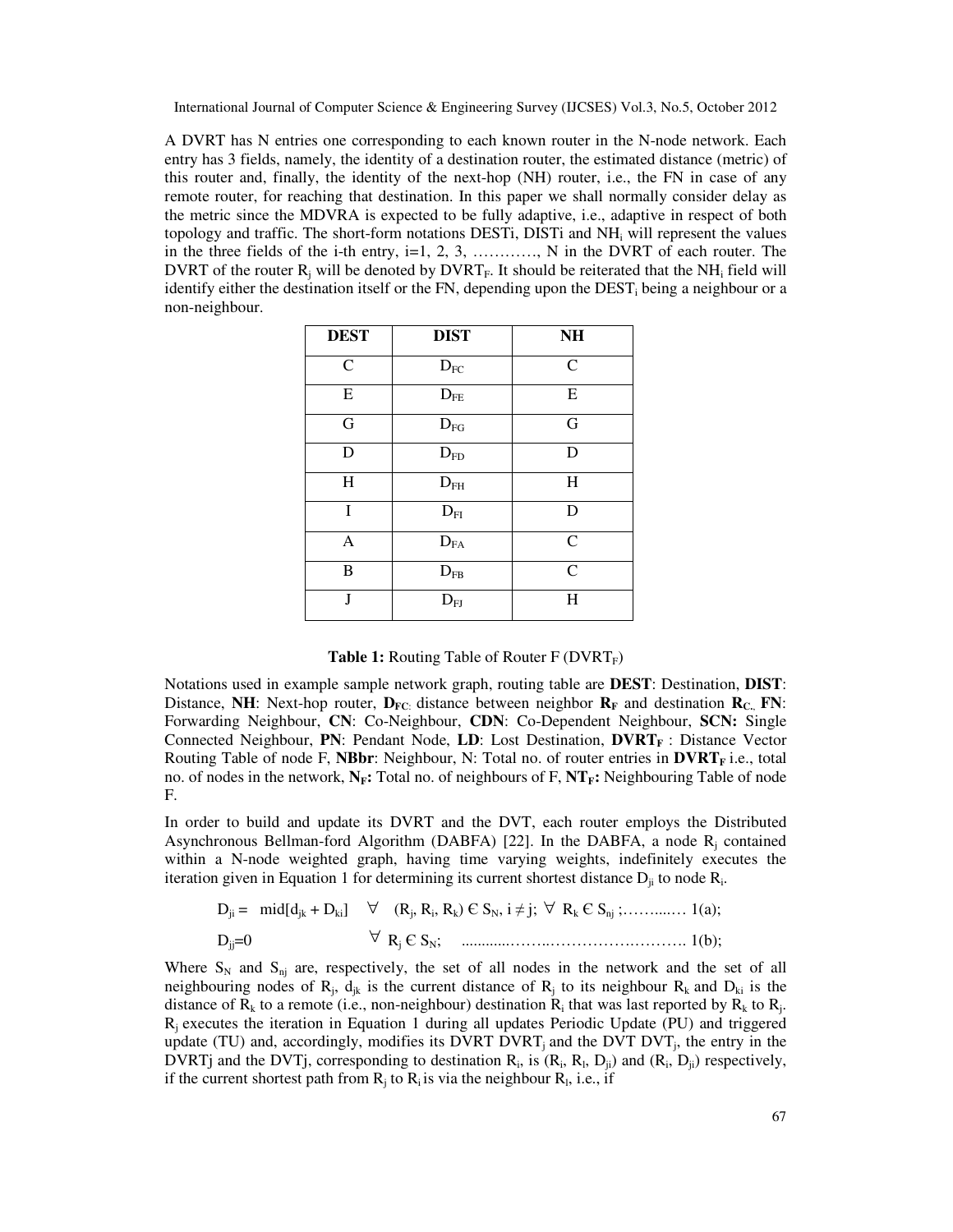$$
D_{ji}=D_{ji\prime l}=d_{jl}+D_{li} \quad \ \forall \quad (R_j,\,R_l,\,R_k,\,R_i)\in SN; \ \ \forall \ \ (R_l,\,R_k)\in S_{nj}\ ;\ \ldots\ldots\ldots 2(a);
$$

and 
$$
D_{ji/} \le D_{ji/k}
$$
,  $k \ne 1$  ....... $\ldots$  ....... $\ldots$  ....... $\ldots$ .... $2(b)$ ;

| <b>NBr</b> | <b>SCN</b> | <b>FN</b> | <b>CN</b> | <b>DN</b>      | <b>CDN</b> | PN |
|------------|------------|-----------|-----------|----------------|------------|----|
| C          | 0          | A,B       | E,D       | A,B            | A,B        |    |
| E          | 0          |           | C         |                | 0          |    |
| G          |            | U         | O         | 0              | 0          |    |
| D          | 0          | r         |           | $\overline{ }$ | 0          |    |
| Н          | 0          |           | O         |                | 0          |    |

where the notation  $D_{jil}$  denotes the distance of  $R_j$  to  $R_i$  via neighbour  $R_l$ .

**Table 2:** Neighbour Table of Router  $F (NT_F)$ 

For example, In Figure 3, router F creates its own neighbour-related tables like Neighbour Table  $(NT<sub>F</sub>)$ , for keeping track and utilizing its special neighbours (SCN, FN, CN, CDN, DN, SN, PN) i.e DVRT<sub>F</sub> as shown in Table 1 and in Table 2.

### **2.5 Identification and Use of the Neighbourhood**

A router in the MDVRA always remains well-aware about its current neighbourhood so as to be able to use all the information that may be collected through them. This specially requires the router to identify its various special neighbours, namely, FN, DN, CN, CDN, SCN, PN, SN, LD. Based on the above method of identifying and utilizing each of these special types of neighbours, to meet the two major challenges in designing routing algorithms for MANET, specifically, highly dynamic changes in the MANET topology and the need to preserve battery power, a novel idea of neighbourhood monitoring has been employed. It was identified that DVR is based on a neighbour-exchange algorithm; a proactive approach to dealing with neighbours is much more desirable in a MANET than reacting to the discovery gains of neighbours after they actually occur.



**Figure 4**: Interrelationship between different types special neighbours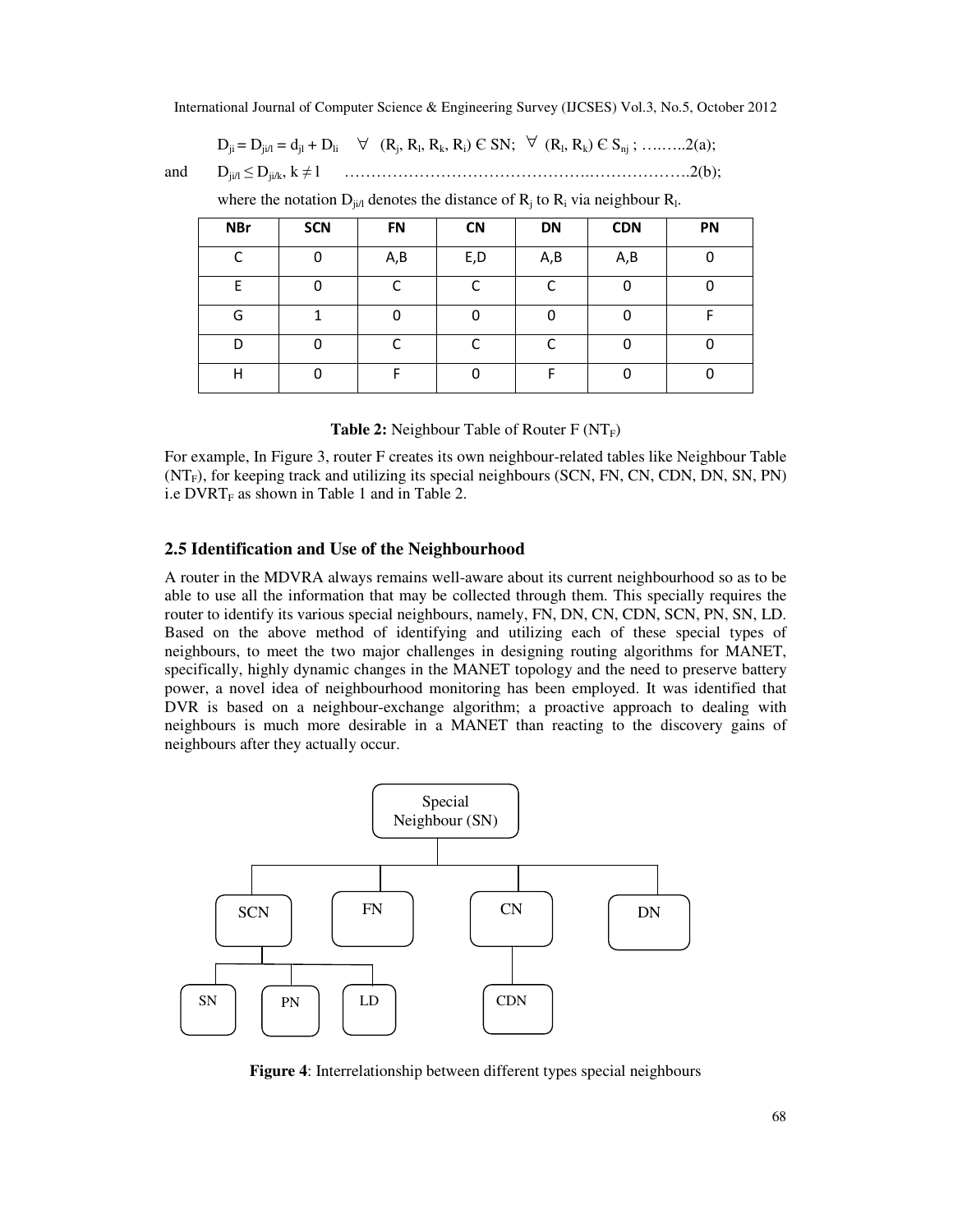### **2.6 Neighbour Notification (NN) and DVRT Packets: Periodic Interchange**

DVRT periodically updates to enable each router, in an energy-aware manner, to both monitor its neighbours , the periodic DVRT exchange process in the DVRA has been divided in MDVRMANET into two separate exchanges, namely, more frequent exchange of Neighbour Notification (NN) packets and less frequent exchange of regular DVRT packets. Through the short NN packets, a node broadcasts to all neighbours its transmitted power as well as the list of its current RNs. DVRT packet contains all the information hold in an NN packet; it effectively replaces an NN packet. That is, during every 15-second- neighbour exchange cycle, each router synchronously sends and asynchronously receives from each neighbour 4 consecutive NN packets monitored by a DVRT packet.

# **3. CONCLUSIONS**

This paper presented a review of the intrinsic problems of routing in MANETs and other such Ad Hoc Networks similar to wireless sensor networks (WSN), Vehicle Ad hoc Networks (VANET), etc are primarily because of the random topology changes mobility of the nodes, , power constrain, limited bandwidth, asymmetric links, frequent link breakage due to random addition and deletion of nodes, for which, many routing protocols already proposed and/or in research, have not found stable and thus providing enough scope of improvement through research and investigations. The design or invention of new protocols is not find suitable solution until it is simple, elegant but robust in nature. In this paper, description of various routing schemes proposed for MANETs and classification of these schemes based on routing approach are provided with varying performance under various conditions.

This paper presented a DVR-based routing algorithm for MANETs because of its neighbour exchange based routing technique, through which a route can see its whole world only through a neighbour, and hence, need not to keep track of the whole network and thus reducing the burden of bandwidth and battery supply and alike overheads. This paper presented a of most recent DVR based routing protocols for MANETs and identified possible identification and use of the Special Neighbours (SN) and Neighbour Notification (NN) Neighbour Table (NT) and DVRT packets periodic exchange policy.

# **REFERENCES**

- [1] Albeto Leon-Garcia and Indra Widjaja, *Communication Networks*, Tata McGraw Hill, 2000
- [2] N. H. Saeed, M.F. Abbod, and H S. AI-Raweshidy, "MANET Routing Protocols Taxanomy", *IEEE International Conference on Future Communication Networks*, PP-123-128, 2012
- [3] M. Abolhasan et al. " A review of routing protocols for mobile ad hoc networks" *Elsevier Ad Hoc networks* 2 (2004) 1-22
- [4] Holger Karl and Andreas Willing, *Protocols and Architectures for Wireless Sensor*

*Networks*, John Wiley & Sons, Ltd. 2005.

- [5] M. Gerla, C.C Chiang, and l. Zhang, "Tree Maulticast Strategies in Mobile, Multihop Wireless Networks," *ACM/Baltzer Mobile Networks and Apps.* J. 1988
- [6] S. Singh, M. Woo, and C. S. Raghavendra, "Power-Aware Routing in Mobile Ad Hoc Networks," *Proc. ACM/IEEE MOBICOM* '98, Oct. 1998.
- [7] Y. B. Ko and N. H. Vaidya, "Location-Aided Routing (LAR) in Mobile Ad Hoc Networks," Proc. *ACM/IEEE MOBICOM '98,* Oct. 1998.
- [8] S. Das, C. Perkins, E. Royer, Ad hoc on demand distance vector (AODV) routing, Internet Draft, draft-ietf-manetaodv-11.txt, work in progress, 2002.
- [9] Douglas E. Comer, David L. Stevens, *Internetworking with TCP/IP Vol-II,* 3rd Ed., Pearson Education (Singapore), LPE, 2005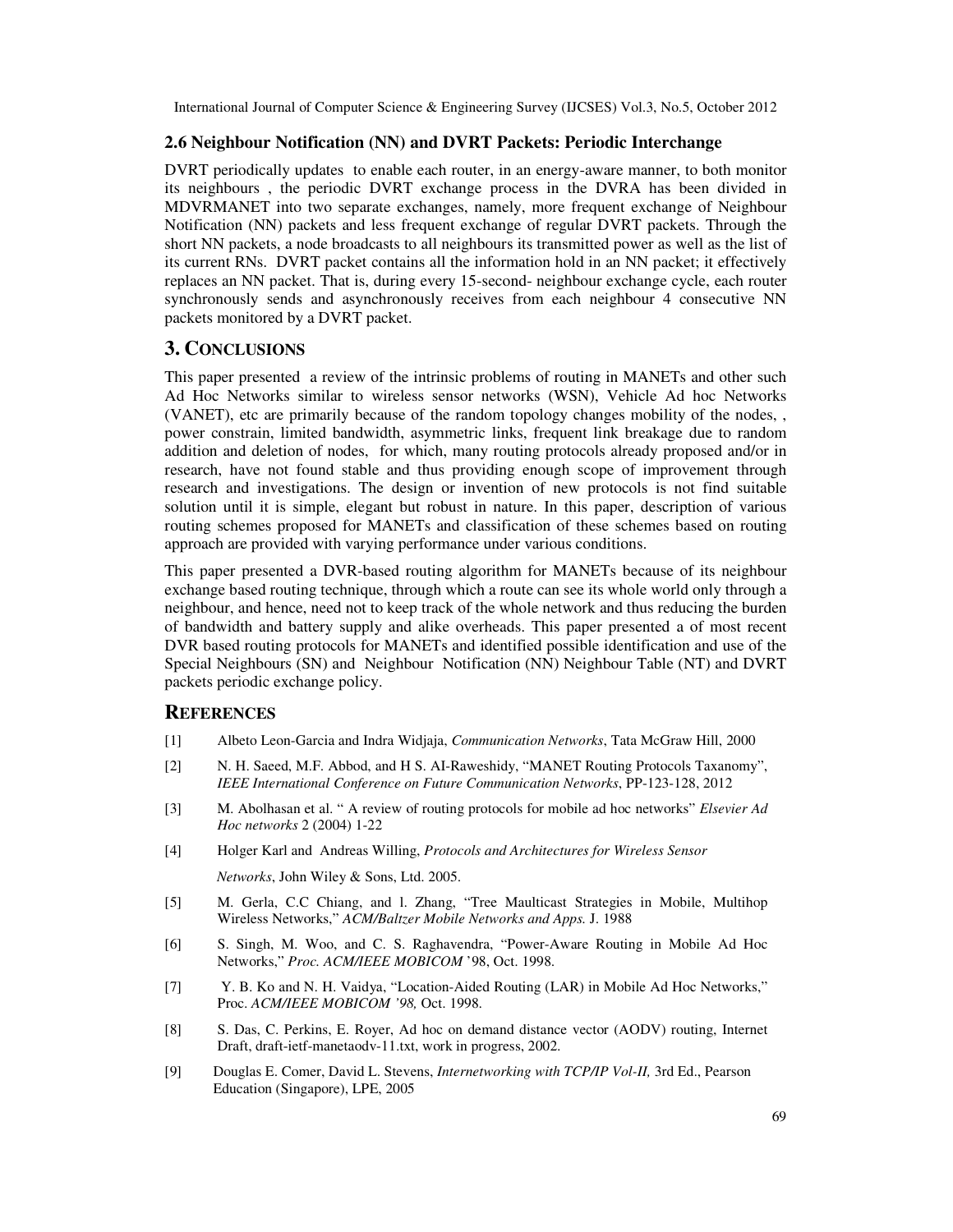- [10] G.V. Kumar et al. "Current Research Work on Routing Protocols for MANET: A Literature Survey" *International Journal on Computer Science and Engineering*, Vol. 02, No. 03, 2012, 706-713
- [11] http://www.lockergnome.com/nexus/it/2006/08/17/distance-vector-and-link-state-routing protocols/
- [12] http://www3.ietf.org/proceedings/98dec/I-D/draft-ietf-manet-appl-00.txt
- [13] L. L. Peterson and B. S. Davie, *Computer Networks : A systems Approach*, 3rd Ed., Morgan Kaufman, 2003
- [14] S. K. Ray, J. Kumar, S. K. Sen and J. Nath, "Modified Distance Vector Routing Scheme for a MANET", Proc. Of the 13th National Conference on Communications (NCC) held at IIT, Kanpur during Jan 26-28, 2007, pp. 197-201.
- [15] J. F. Kurose and K. W. Ross, *Computer Networking: A Top-Down Approach Featuring the Internet*, Third Edition, Pearson Education, Inc, Singapore, 2005
- [16] C. Toh, A novel distributed routing protocol to support ad- hoc mobile computing, in: IEEE 15th Annual International Phoenix Conf., 1996, pp. 480–486.
- [17] A. S. Tenenbaum, *Computer Networks*, 3rd Ed., PHI, 2000.
- [18] C. C. Chiang, T. C. Tsai, W. Liu, and M. Gerla, "Routing in clustered multihop, mobile wireless networks with fading channel," The Next Millennium, *Proceedings of IEEE Singapore International Conference on Networks*, SICON, pp. 197–221, 1997.
- [19] G. Pei, M. Gerla, X. Hong, and C. C. Chiang, "A wireless hierarchical routing protocol with group mobility*," IEEE Wireless Communications and Networking Conference*, WCNC '99, vol.3, pp. 1538–1542, New Orleans, LA, 1999.
- [20] D. Bertsekas and R. Gallagar: "Data Networks", 2nd Ed., Englewood cliffs, NJ, Prentice Hall, 1992
- [21] P. Jacquet, P. Muhlethaler, T. Clausen, A. Laouiti, A. Qayyum, L. Viennot, Optimized link state routing protocolfor ad hoc networks, *IEEE INMIC, Pakistan*, 2001.
- [22] M. Gerla, Fisheye state routing protocol (FSR) for ad hoc networks, Internet Draft, draft-ietfmanet-aodv-03.txt,work in progress, 2002.
- [23] T.-W. Chen, M. Gerla, Global state routing: a new routing scheme for ad-hoc wireless networks, in: *Proceedings of theIEEE ICC*, 1998.
- [24] M. Gunes, U. Sorges, I. Bouazizi, Ara––the ant-colony based routing algorithm for manets, in: ICPP workshop on Ad Hoc Networks (IWAHN 2002), August 2002, pp. 79–85.
- [25] S. Murthy J.J. Garcia-Luna-Aceves, A routing protocol for packet radio networks, in: Proceedings of the First Annual ACM International Conference on Mobile Computing and Networking, Berkeley, CA, 1995, pp. 86–95.
- [25] http://www.ietf.org/html.charters/manet-charter.html
- [27] S.K. Sen "*An Improved Network Routing Scheme Based on Distance Vector Principle*" Ph.D Dissertation, Dept. of Comp. Sc. & Engg. Jadavpur University, January 2008
- [28] C.E. Perkins (ed). *Adhoc Networking*, Addision Wesley. 2001, ISBN 0-201- 30976-9
- [29] http://www.rfc.net/rfc2501.html
- [30] E.M. Royer, S.B. Chai-Keong Toh, " A Review of Current Routing Protocols for Ad Hoc Mobile Wireless Networks*" IEEE Personal Communications*, April 1999, PP-46-55